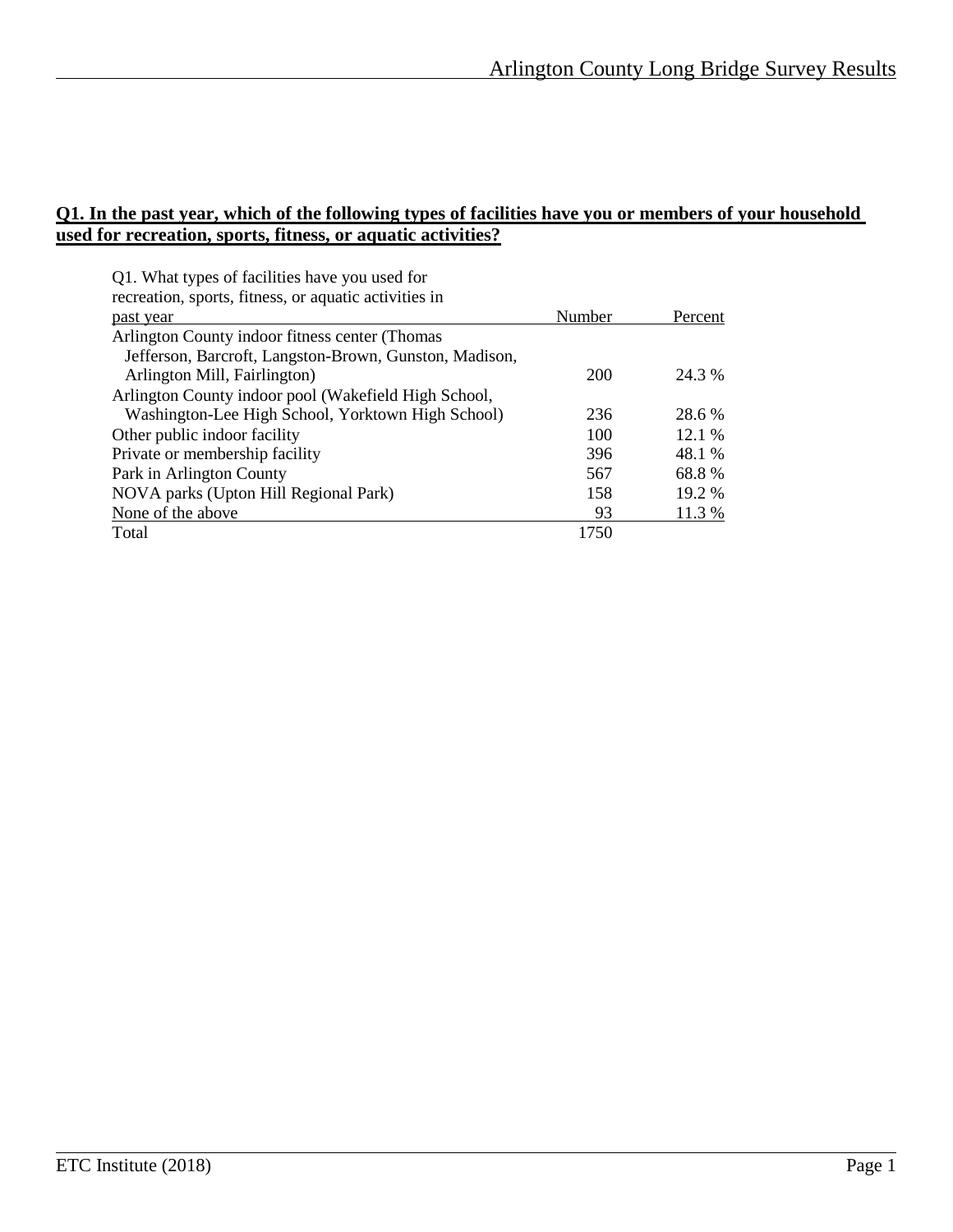#### **Q2. Which TWO types of facilities listed in Question 1 do you or members of your household use MOST OFTEN for recreation, sports, fitness, or aquatic activities?**

| Q2. Top choice                                         | Number | Percent |
|--------------------------------------------------------|--------|---------|
| Arlington County indoor fitness center (Thomas         |        |         |
| Jefferson, Barcroft, Langston-Brown, Gunston, Madison, |        |         |
| Arlington Mill, Fairlington)                           | 83     | 10.1%   |
| Arlington County indoor pool (Wakefield High School,   |        |         |
| Washington-Lee High School, Yorktown High School)      | 92     | 11.2 %  |
| Other public indoor facility                           | 17     | 2.1 %   |
| Private or membership facility                         | 220    | 26.7 %  |
| Park in Arlington County                               | 240    | 29.1 %  |
| NOVA parks (Upton Hill Regional Park)                  | 13     | $1.6\%$ |
| None chosen                                            | 159    | 19.3 %  |
| Total                                                  | 824    | 100.0%  |

## **Q2. Which TWO types of facilities listed in Question 1 do you or members of your household use MOST OFTEN for recreation, sports, fitness, or aquatic activities?**

| Q2. 2nd choice                                         | Number | Percent  |
|--------------------------------------------------------|--------|----------|
| Arlington County indoor fitness center (Thomas         |        |          |
| Jefferson, Barcroft, Langston-Brown, Gunston, Madison, |        |          |
| Arlington Mill, Fairlington)                           | 60     | 7.3 %    |
| Arlington County indoor pool (Wakefield High School,   |        |          |
| Washington-Lee High School, Yorktown High School)      | 68     | 8.3 %    |
| Other public indoor facility                           | 19     | 2.3 %    |
| Private or membership facility                         | 88     | $10.7\%$ |
| Park in Arlington County                               | 202    | 24.5 %   |
| NOVA parks (Upton Hill Regional Park)                  | 35     | 4.2 %    |
| None chosen                                            | 352    | 42.7 %   |
| Total                                                  | 824    | 100.0 %  |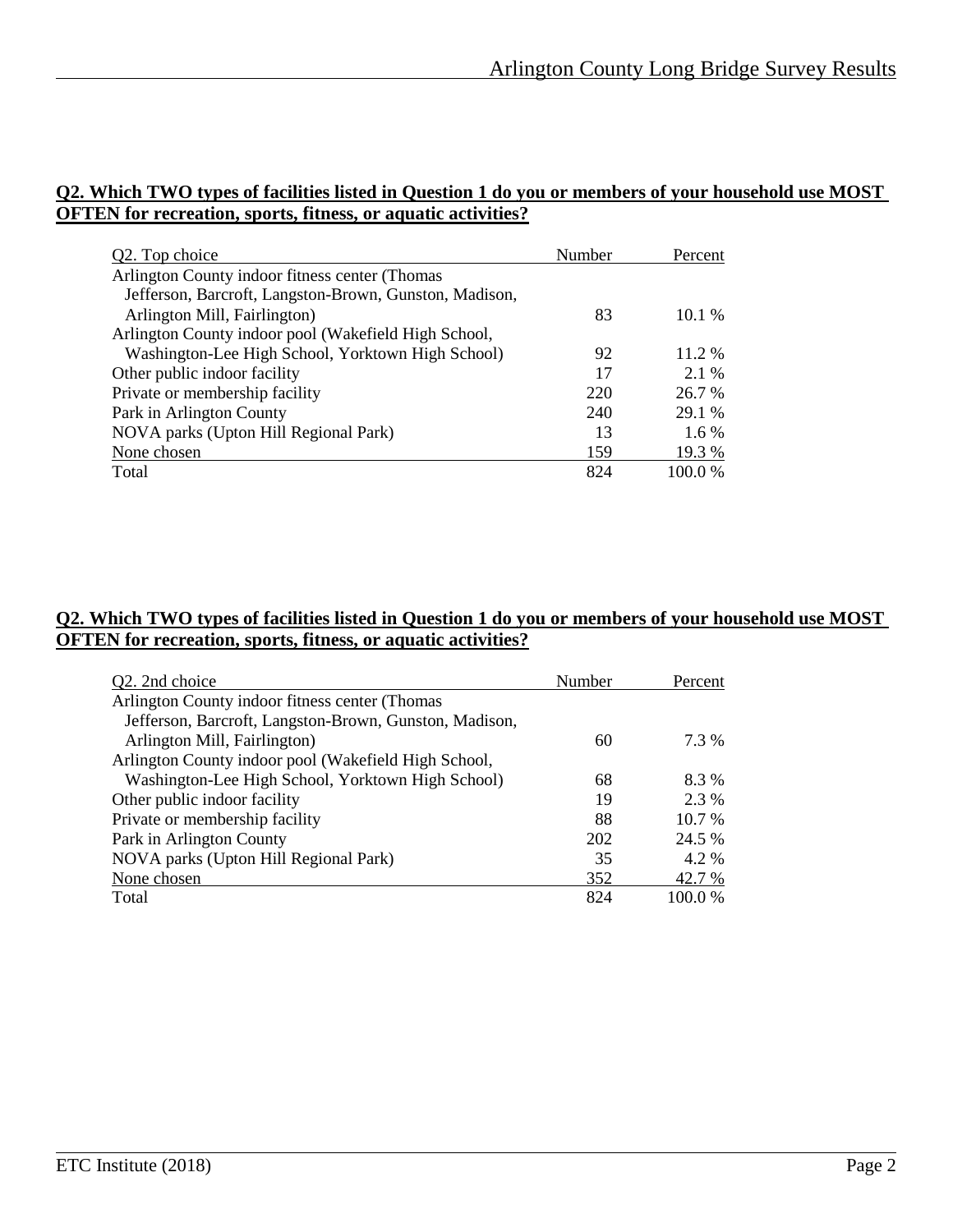## **SUM OF TOP 2 CHOICES**

#### **Q2. Which TWO types of facilities listed in Question 1 do you or members of your household use MOST OFTEN for recreation, sports, fitness, or aquatic activities? (top 2)**

| Q2. Sum of Top 2 Choices                               | Number | Percent |
|--------------------------------------------------------|--------|---------|
| Arlington County indoor fitness center (Thomas         |        |         |
| Jefferson, Barcroft, Langston-Brown, Gunston, Madison, |        |         |
| Arlington Mill, Fairlington)                           | 143    | 17.4 %  |
| Arlington County indoor pool (Wakefield High School,   |        |         |
| Washington-Lee High School, Yorktown High School)      | 160    | 19.4%   |
| Other public indoor facility                           | 36     | 4.4 %   |
| Private or membership facility                         | 308    | 37.4 %  |
| Park in Arlington County                               | 442    | 53.6 %  |
| NOVA parks (Upton Hill Regional Park)                  | 48     | 5.8%    |
| None chosen                                            | 159    | 19.3 %  |
| Total                                                  | 1296   |         |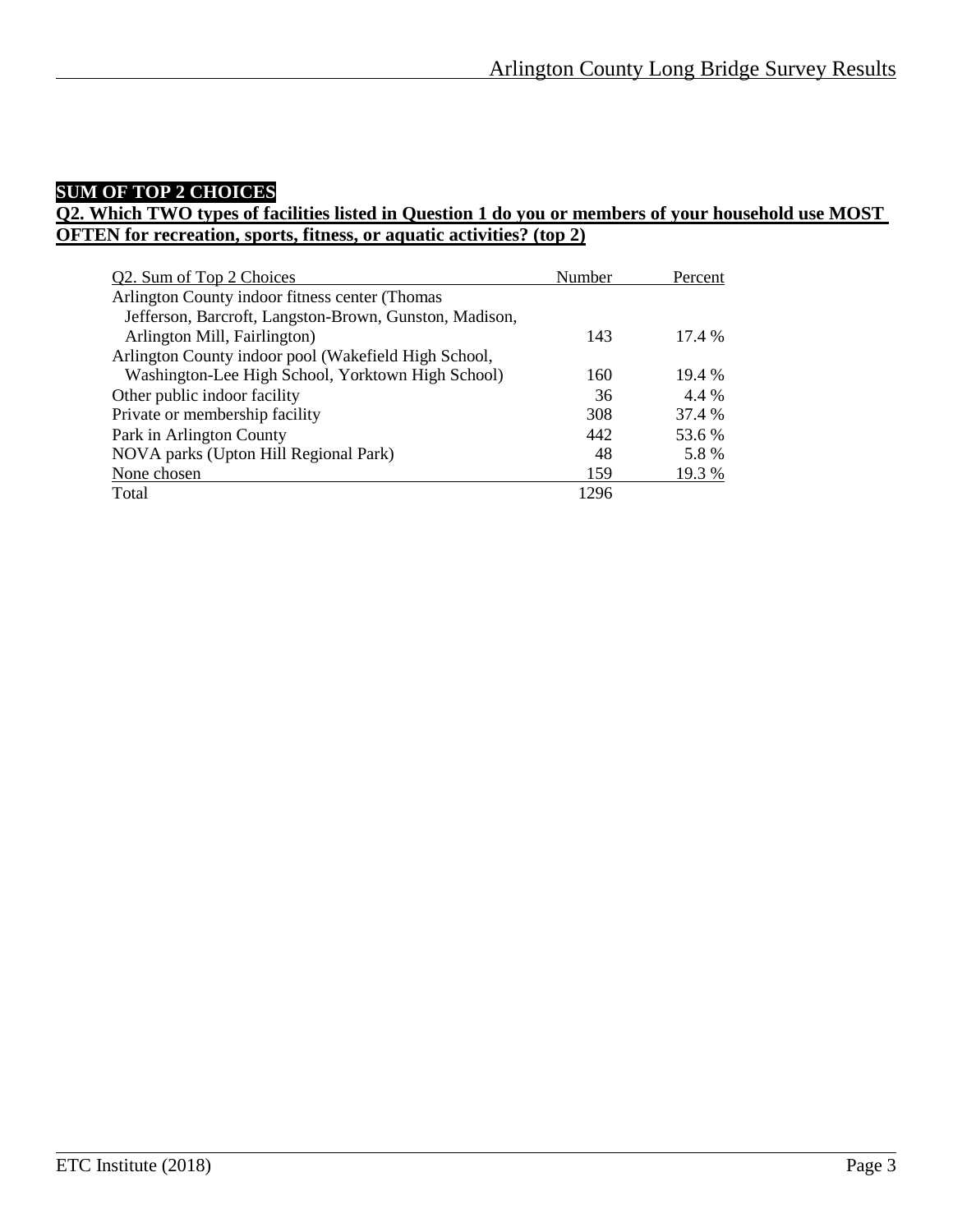#### **Q3. On average, how much money does your household spend per-month on recreation, sports, or fitness activities and services, including membership and registration fees/dues for classes, sports, and other programs?**

| Q3. How much money does your household spend |  |
|----------------------------------------------|--|
| ner-month on recreation sports or fitness    |  |

| Number | Percent |
|--------|---------|
| 250    | 30.3 %  |
| 146    | 17.7 %  |
| 156    | 18.9%   |
| 87     | 10.6 %  |
| 55     | 6.7 %   |
| 113    | 13.7 %  |
| 17     | 2.1 %   |
| 824    | 100.0 % |
|        |         |

## **WITHOUT NOT PROVIDED**

**Q3. On average, how much money does your household spend per-month on recreation, sports, or fitness activities and services, including membership and registration fees/dues for classes, sports, and other programs? (without "not provided")**

Q3. How much money does your household spend per-month on recreation, sports, or fitness

| per-month on recreation, sports, or miness |        |         |
|--------------------------------------------|--------|---------|
| activities & services                      | Number | Percent |
| \$25 or less                               | 250    | 31.0 %  |
| \$26 to \$50                               | 146    | 18.1 %  |
| \$51 to \$100                              | 156    | 19.3 %  |
| \$101 to \$150                             | 87     | 10.8 %  |
| \$151 to \$200                             | 55     | 6.8%    |
| $$200+$                                    | 113    | 14.0 %  |
| Total                                      | 807    | 100.0 % |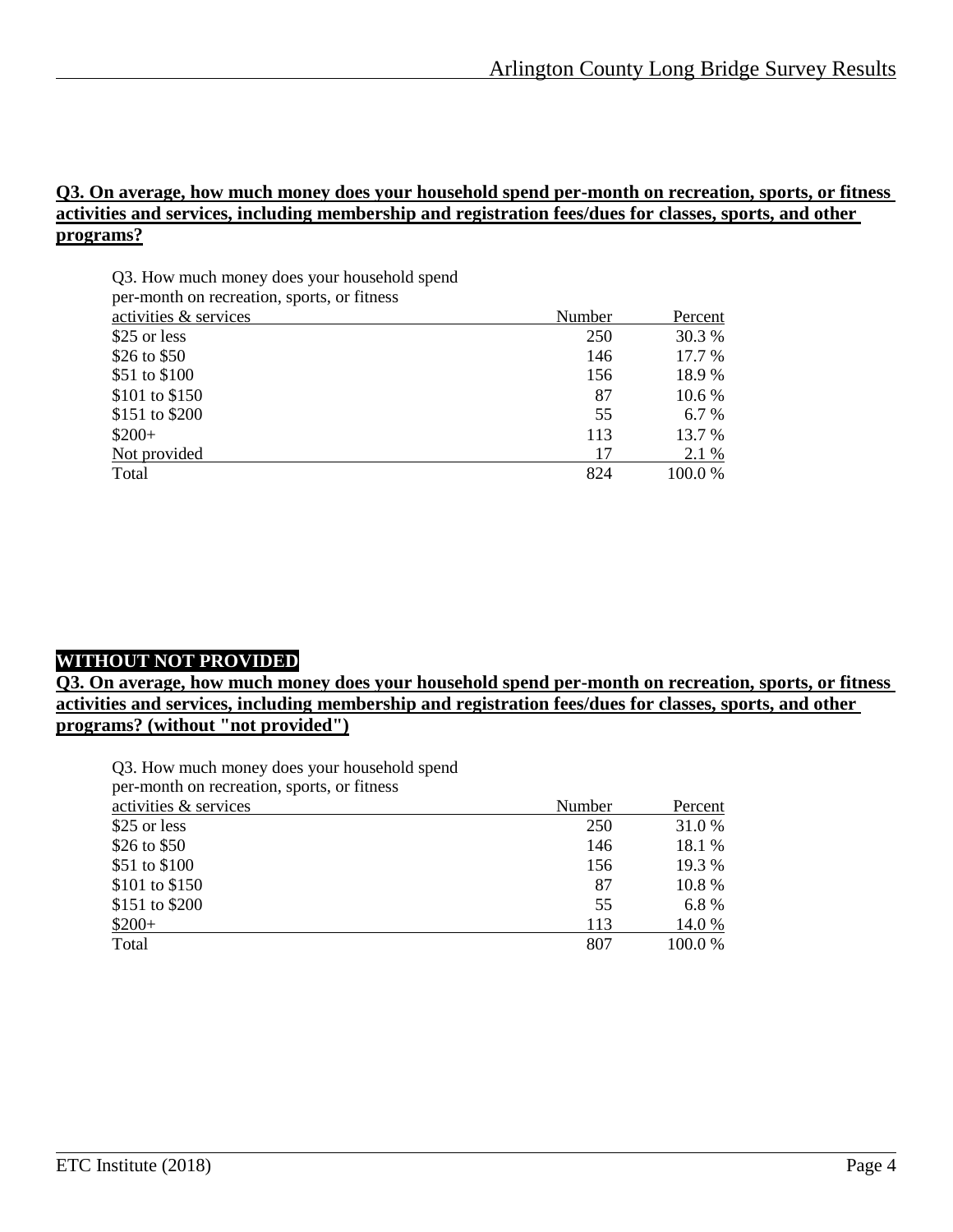#### **Q4. For each of the following recreation, sports, fitness, and aquatic activities that could be included in the Long Bridge Park Aquatics and Fitness Center, please circle the time of day you or members of your household would be MOST LIKELY to participate in the activity.**

(N=824)

|                                                                  |         |        |                            |          |          |          |                  | Wouldn't         |
|------------------------------------------------------------------|---------|--------|----------------------------|----------|----------|----------|------------------|------------------|
|                                                                  | $5-8am$ | 8-11am | $11am-$<br>1 <sub>pm</sub> | $1-4$ pm | $4-6$ pm | $6-9$ pm | 9pm-<br>midnight | participa-<br>te |
| Q4-1. Weight training-free weights                               | 11.4%   | 5.8%   | 2.4%                       | 2.8%     | 7.3%     | 19.1%    | 3.6%             | 47.6%            |
| Q4-2. Weight training-weight<br>machines                         | 9.7%    | 6.3%   | 2.2%                       | 3.2%     | 7.9%     | 21.4%    | 3.2%             | 46.2%            |
| Q4-3. Cardiovascular fitness<br>machines                         | 12.7%   | 7.8%   | 3.0%                       | 2.7%     | 6.8%     | 23.2%    | 3.2%             | 40.7%            |
| Q4-4. Group fitness classes<br>(aerobics, dance, spinning, step) | 8.9%    | 8.6%   | 3.2%                       | 1.9%     | 5.0%     | 24.4%    | 2.4%             | 45.6%            |
| Q4-5. Yoga, Pilates, mind/body<br>classes                        | 8.9%    | 8.6%   | 3.6%                       | 2.5%     | 4.9%     | 25.0%    | 2.1%             | 44.4%            |
| Q4-6. Swimming lessons                                           | 2.7%    | 7.5%   | 2.7%                       | 2.8%     | 6.4%     | 12.0%    | 1.0%             | 64.9%            |
| Q4-7. Community open swim                                        | 6.4%    | 6.3%   | 6.6%                       | 7.6%     | 9.3%     | 16.7%    | 2.5%             | 44.4%            |
| Q4-8. Water aerobics                                             | 3.5%    | 5.9%   | 3.3%                       | 3.0%     | 3.3%     | 10.3%    | 0.6%             | 70.0%            |
| Q4-9. Leisure pool/water slide/<br>lazy river                    | 1.3%    | 4.9%   | 8.4%                       | 13.1%    | 8.7%     | 12.4%    | 1.5%             | 49.8%            |
| Q4-10. Competitive teams<br>(swimming $&$ diving)                | 2.1%    | 1.2%   | 0.7%                       | 1.5%     | 3.5%     | 4.9%     | 0.6%             | 85.6%            |
| Q4-11. Birthday parties                                          | 0.1%    | 0.8%   | 5.0%                       | 8.3%     | 4.6%     | 4.2%     | 0.8%             | 76.1%            |
| Q4-12. 50-meter swimming                                         | 7.4%    | 4.9%   | 2.7%                       | 2.8%     | 4.0%     | 10.1%    | 1.5%             | 66.7%            |
| Q4-13. Senior adult aquatic classes                              | 1.1%    | 5.6%   | 1.9%                       | 3.2%     | 1.0%     | 5.1%     | 0.2%             | 81.9%            |
| Q4-14. Senior adult fitness classes                              | 1.6%    | 6.9%   | 2.4%                       | 2.7%     | 1.1%     | 5.3%     | 0.4%             | 79.6%            |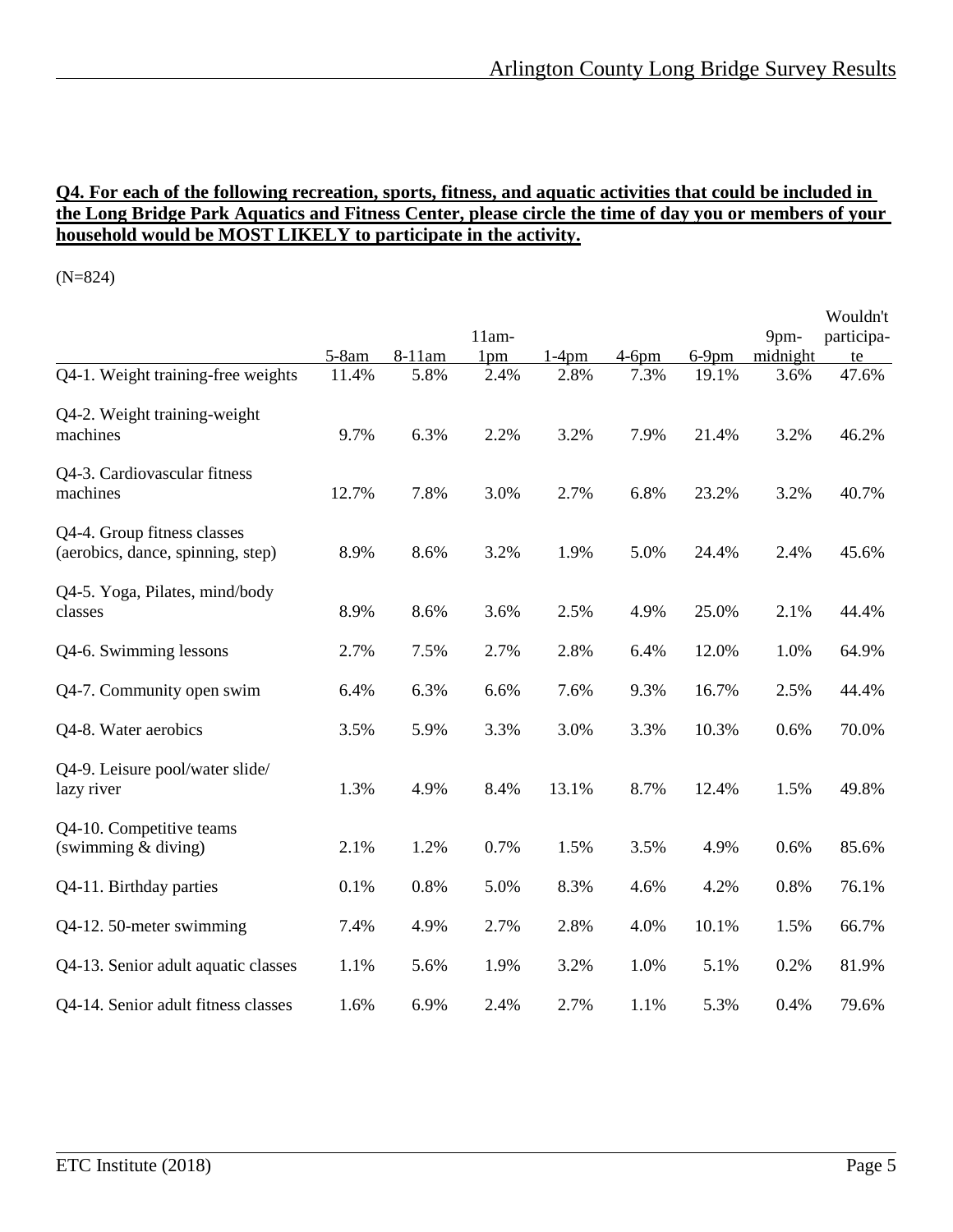## **WITHOUT WOULDN'T PARTICIPATE**

## **Q4. For each of the following recreation, sports, fitness, and aquatic activities that could be included in the Long Bridge Park Aquatics and Fitness Center, please circle the time of day you or members of your household would be MOST LIKELY to participate in the activity. (without "wouldn't participate")**

(N=824)

|                                                                  | $5-8am$ | 8-11am | $11am-1pm$ | $1-4$ pm | $4-6$ pm | $6-9$ pm | 9pm-<br>midnight |
|------------------------------------------------------------------|---------|--------|------------|----------|----------|----------|------------------|
| Q4-1. Weight training-free weights                               | 21.8%   | 11.1%  | 4.6%       | 5.3%     | 13.9%    | 36.3%    | 6.9%             |
| Q4-2. Weight training-weight<br>machines                         | 18.1%   | 11.7%  | 4.1%       | 5.9%     | 14.7%    | 39.7%    | 5.9%             |
| Q4-3. Cardiovascular fitness<br>machines                         | 21.5%   | 13.1%  | 5.1%       | 4.5%     | 11.5%    | 39.1%    | 5.3%             |
| Q4-4. Group fitness classes<br>(aerobics, dance, spinning, step) | 16.3%   | 15.8%  | 5.8%       | 3.6%     | 9.2%     | 44.9%    | 4.5%             |
| Q4-5. Yoga, Pilates, mind/body<br>classes                        | 15.9%   | 15.5%  | 6.6%       | 4.6%     | 8.7%     | 45.0%    | 3.7%             |
| Q4-6. Swimming lessons                                           | 7.6%    | 21.5%  | 7.6%       | 8.0%     | 18.3%    | 34.3%    | 2.8%             |
| Q4-7. Community open swim                                        | 11.6%   | 11.4%  | 11.8%      | 13.8%    | 16.8%    | 30.1%    | 4.6%             |
| Q4-8. Water aerobics                                             | 11.7%   | 19.8%  | 10.9%      | 10.1%    | 10.9%    | 34.4%    | 2.0%             |
| Q4-9. Leisure pool/water slide/<br>lazy river                    | 2.7%    | 9.7%   | 16.7%      | 26.1%    | 17.4%    | 24.6%    | 2.9%             |
| Q4-10. Competitive teams<br>(swimming $&$ diving)                | 14.3%   | 8.4%   | 5.0%       | 10.1%    | 24.4%    | 33.6%    | 4.2%             |
| Q4-11. Birthday parties                                          | 0.5%    | 3.6%   | 20.8%      | 34.5%    | 19.3%    | 17.8%    | 3.6%             |
| Q4-12. 50-meter swimming                                         | 22.3%   | 14.6%  | 8.0%       | 8.4%     | 12.0%    | 30.3%    | 4.4%             |
| Q4-13. Senior adult aquatic classes                              | 6.0%    | 30.9%  | 10.7%      | 17.4%    | 5.4%     | 28.2%    | 1.3%             |
| Q4-14. Senior adult fitness classes                              | 7.7%    | 33.9%  | 11.9%      | 13.1%    | 5.4%     | 26.2%    | 1.8%             |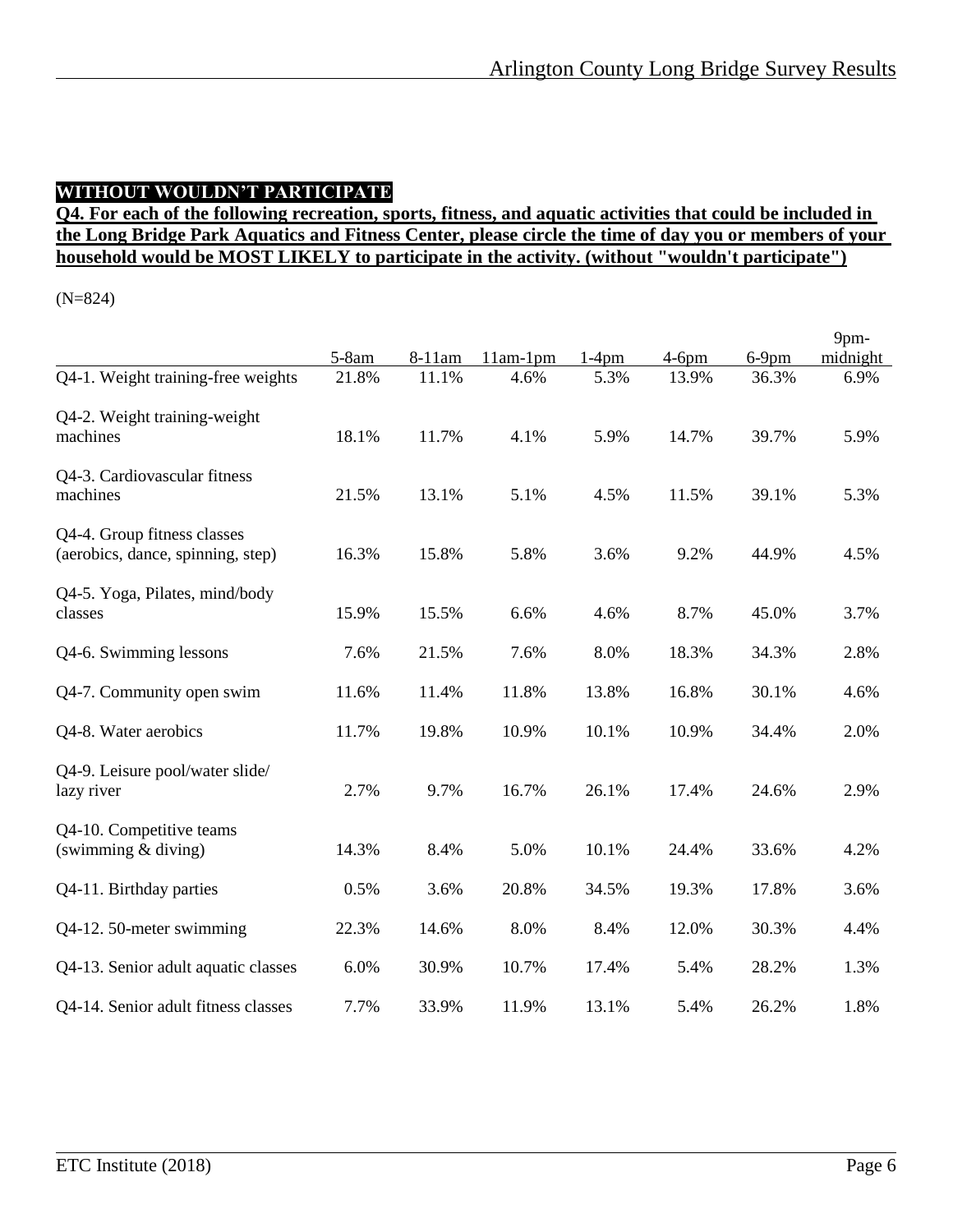#### **Q5. Would you be more likely to purchase an individual membership to the Long Bridge Park Aquatics and Fitness Center if it also gave you access to other Arlington County fitness facilities (e.g. Thomas Jefferson, Barcroft, Langston-Brown, Gunston, Madison, Arlington Mill, Fairlington)?**

| Q5. Would you be more likely to purchase an |        |          |
|---------------------------------------------|--------|----------|
| individual membership to Long Bridge Park   |        |          |
| Aquatics & Fitness Center                   | Number | Percent  |
| Yes                                         | 454    | 55.1 %   |
| N <sub>0</sub>                              | 202    | 24.5 %   |
| Not sure                                    | 162    | $19.7\%$ |
| Not provided                                | 6      | $0.7\%$  |
| Total                                       | 824    | 100.0%   |

## **WITHOUT NOT PROVIDED**

**Q5. Would you be more likely to purchase an individual membership to the Long Bridge Park Aquatics and Fitness Center if it also gave you access to other Arlington County fitness facilities (e.g. Thomas Jefferson, Barcroft, Langston-Brown, Gunston, Madison, Arlington Mill, Fairlington)? (without "not provided")**

Q5. Would you be more likely to purchase an

individual membership to Long Bridge Park

| <b>Aquatics &amp; Fitness Center</b> | Number | Percent |
|--------------------------------------|--------|---------|
| Yes                                  | 454    | 55.5 %  |
| N <sub>0</sub>                       | 202    | 24.7 %  |
| Not sure                             | 162    | 19.8 %  |
| Total                                | 818    | 100.0 % |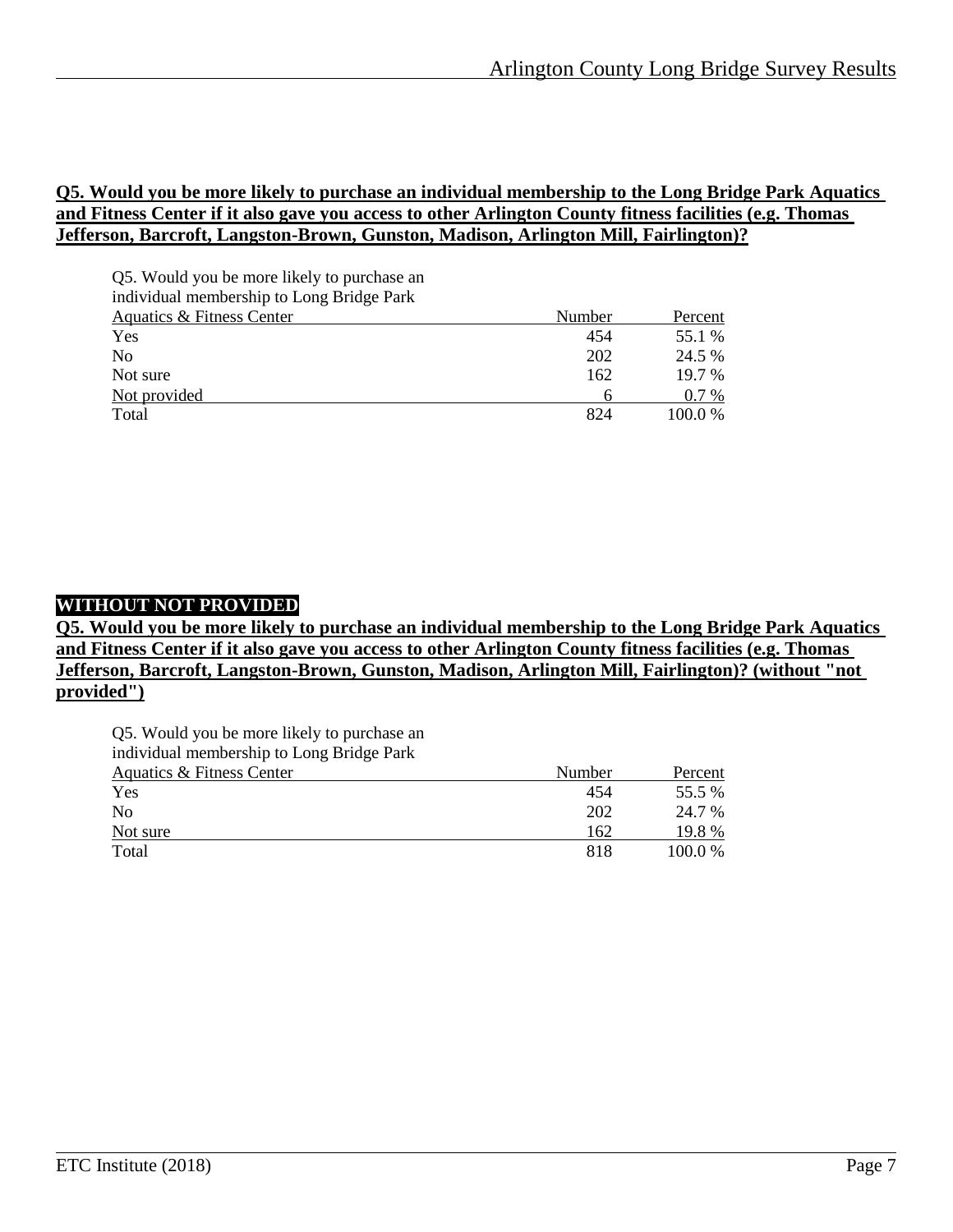#### **Q6. Would you be more likely to purchase a pass to the Long Bridge Park Aquatics and Fitness Center if it also gave you access to the Arlington County High School pools (e.g. Wakefield High School, Washington-Lee High School, Yorktown High School)?**

| Q6. Would you be more likely to purchase a pass |        |          |
|-------------------------------------------------|--------|----------|
| to Long Bridge Park Aquatics & Fitness Center   | Number | Percent  |
| Yes                                             | 430    | 52.2 %   |
| N <sub>0</sub>                                  | 259    | 31.4 %   |
| Not sure                                        | 129    | $15.7\%$ |
| Not provided                                    | h      | $0.7\%$  |
| Total                                           | 824    | 100.0 %  |

## **WITHOUT NOT PROVIDED**

#### **Q6. Would you be more likely to purchase a pass to the Long Bridge Park Aquatics and Fitness Center if it also gave you access to the Arlington County High School pools (e.g. Wakefield High School, Washington-Lee High School, Yorktown High School)? (without "not provided")**

| Q6. Would you be more likely to purchase a pass |        |         |
|-------------------------------------------------|--------|---------|
| to Long Bridge Park Aquatics & Fitness Center   | Number | Percent |
| Yes                                             | 430    | 52.6 %  |
| N <sub>0</sub>                                  | 259    | 31.7 %  |
| Not sure                                        | 129    | 15.8 %  |
| Total                                           | 818    | 100.0 % |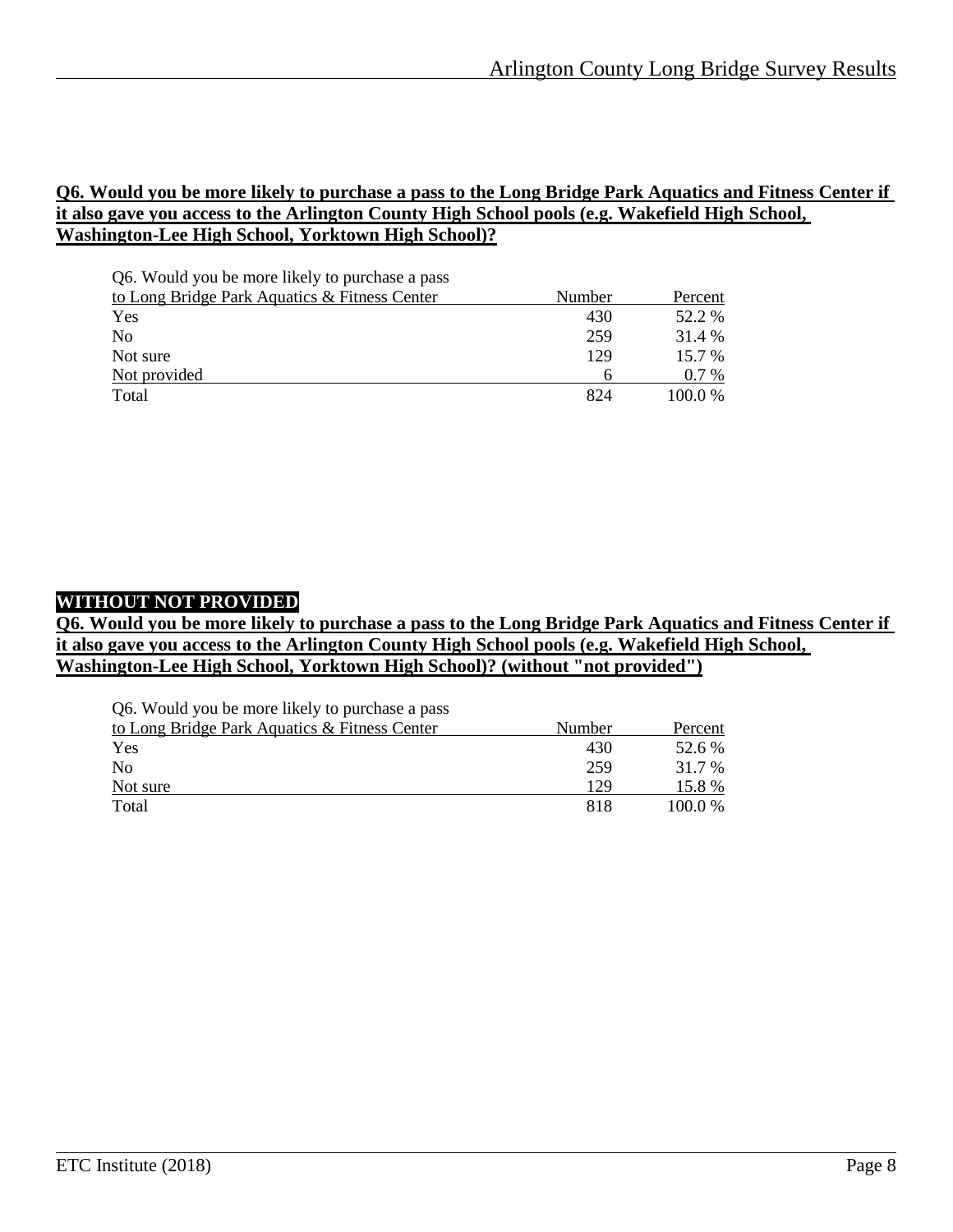#### **Q7. Do you or members of your household have a teen/adult/senior membership or pass to Arlington County fitness facilities?**

| Q7. Do you have a teen/adult/senior membership |        |           |
|------------------------------------------------|--------|-----------|
| or pass to Arlington County fitness facilities | Number | Percent   |
| <b>Yes</b>                                     | 131    | $15.9\%$  |
| N <sub>0</sub>                                 | 688    | 83.5 %    |
| Not provided                                   |        | $0.6\%$   |
| Total                                          | 824    | $100.0\%$ |

## **WITHOUT NOT PROVIDED**

#### **Q7. Do you or members of your household have a teen/adult/senior membership or pass to Arlington County fitness facilities? (without "not provided")**

Q7. Do you have a teen/adult/senior membership

| or pass to Arlington County fitness facilities | Number | Percent |
|------------------------------------------------|--------|---------|
| Yes                                            |        | 16.0 %  |
| N <sub>o</sub>                                 | 688    | 84.0 %  |
| Total                                          | 819    | 100.0 % |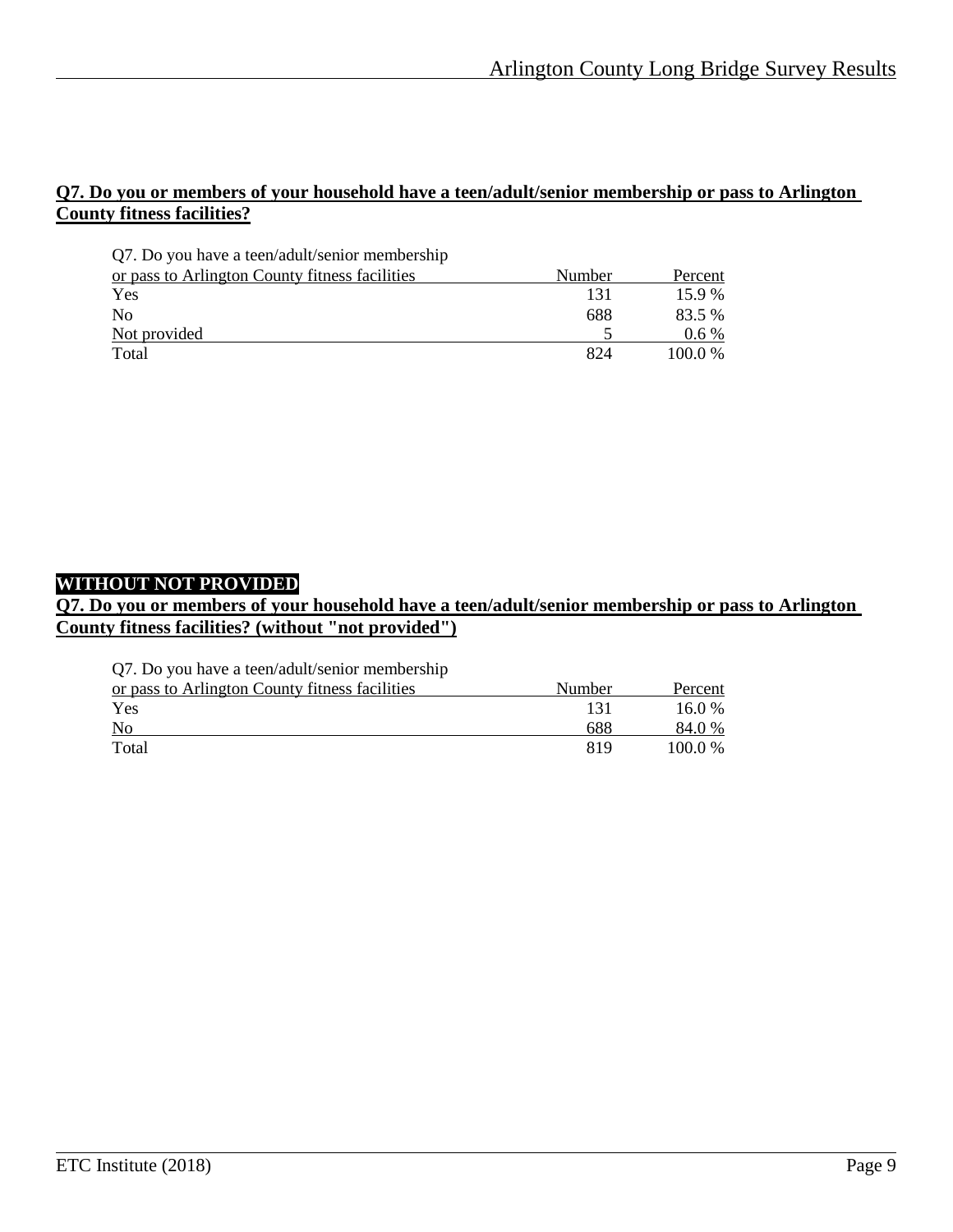## **Q7a. How often do you or members of your household use Arlington County fitness facilities?**

| Q7a. How often do you use Arlington County |        |         |
|--------------------------------------------|--------|---------|
| fitness facilities                         | Number | Percent |
| Several times per week                     | 59     | 45.0%   |
| Once per week                              | 25     | 19.1 %  |
| 1-3 times a month                          | 23     | 17.6 %  |
| Less than once a month                     | 20     | 15.3 %  |
| Not provided                               |        | 3.1 %   |
| Total                                      | 131    | 100.0%  |

## **WITHOUT NOT PROVIDED**

## **Q7a. How often do you or members of your household use Arlington County fitness facilities? (without "not provided")**

| Q7a. How often do you use Arlington County |        |           |
|--------------------------------------------|--------|-----------|
| fitness facilities                         | Number | Percent   |
| Several times per week                     | 59     | 46.5 %    |
| Once per week                              | 25     | $19.7\%$  |
| 1-3 times a month                          | 23     | 18.1 %    |
| Less than once a month                     | 20     | 15.7 %    |
| Total                                      | 127    | $100.0\%$ |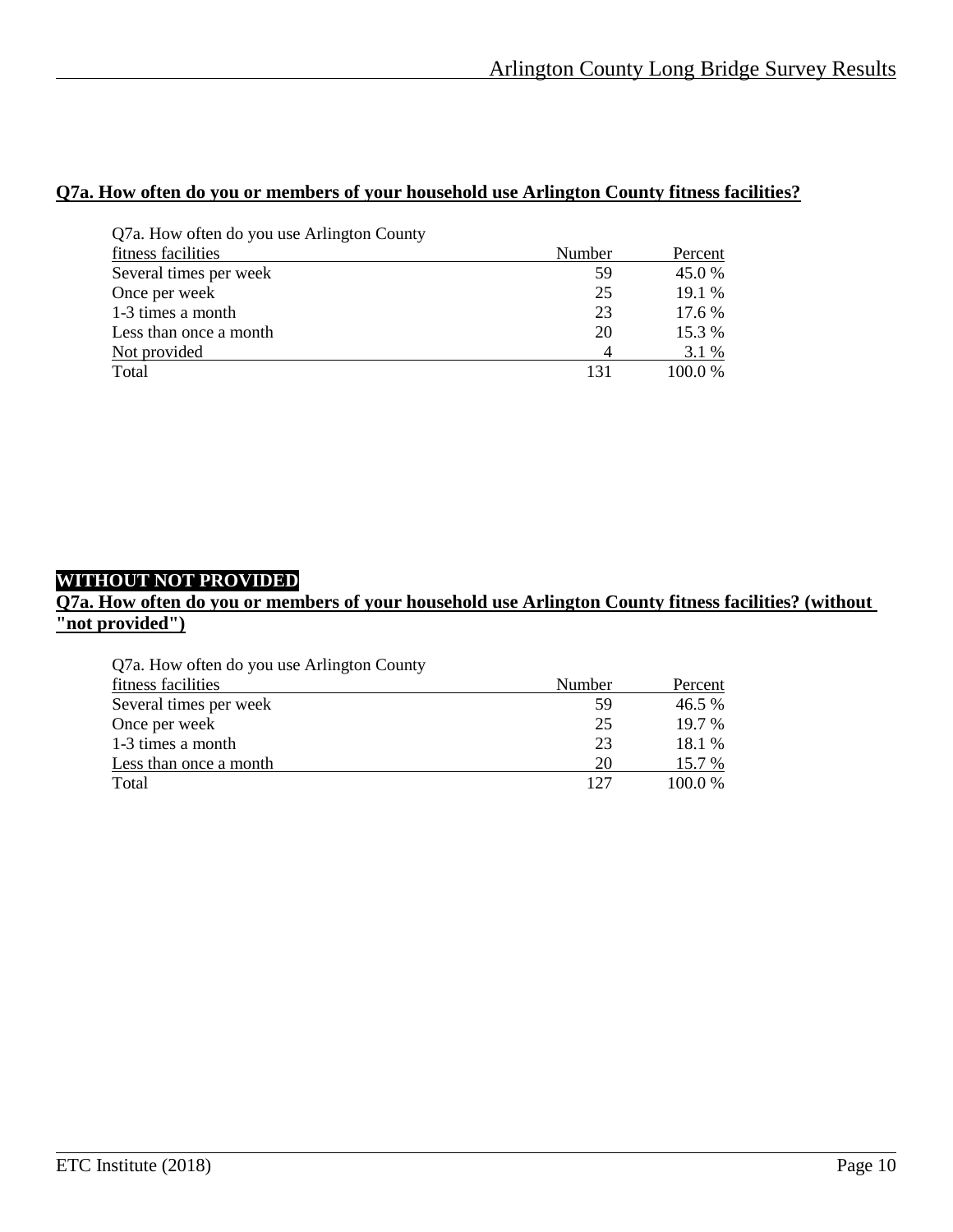#### **Q8. Do you or members of your household have a teen/adult/senior membership pass to Arlington Public School pools?**

| Q8. Do you have a teen/adult/senior membership |        |         |
|------------------------------------------------|--------|---------|
| pass to Arlington Public School pools          | Number | Percent |
| Yes                                            | 113    | 13.7 %  |
| N <sub>0</sub>                                 | 701    | 85.1 %  |
| Not provided                                   | 10     | 1.2 %   |
| Total                                          | 824    | 100.0 % |

#### **WITHOUT NOT PROVIDED**

#### **Q8. Do you or members of your household have a teen/adult/senior membership pass to Arlington Public School pools? (without "not provided")**

|  |  |  | Q8. Do you have a teen/adult/senior membership |  |
|--|--|--|------------------------------------------------|--|
|--|--|--|------------------------------------------------|--|

| pass to Arlington Public School pools | Number | Percent |
|---------------------------------------|--------|---------|
| Yes                                   |        | 13.9 %  |
| N <sub>o</sub>                        | 70     | 86.1 %  |
| Total                                 | 814    | 100.0 % |

#### **Q8a. How often do you or members of your household use the pools?**

| Q8a. How often do you use the pools | Number | Percent   |
|-------------------------------------|--------|-----------|
| Several times per week              | 39     | 34.5 %    |
| Once per week                       | 29     | 25.7 %    |
| 1-3 times a month                   | 26     | 23.0 %    |
| Less than once a month              | 19     | 16.8 %    |
| Total                               | 113    | $100.0\%$ |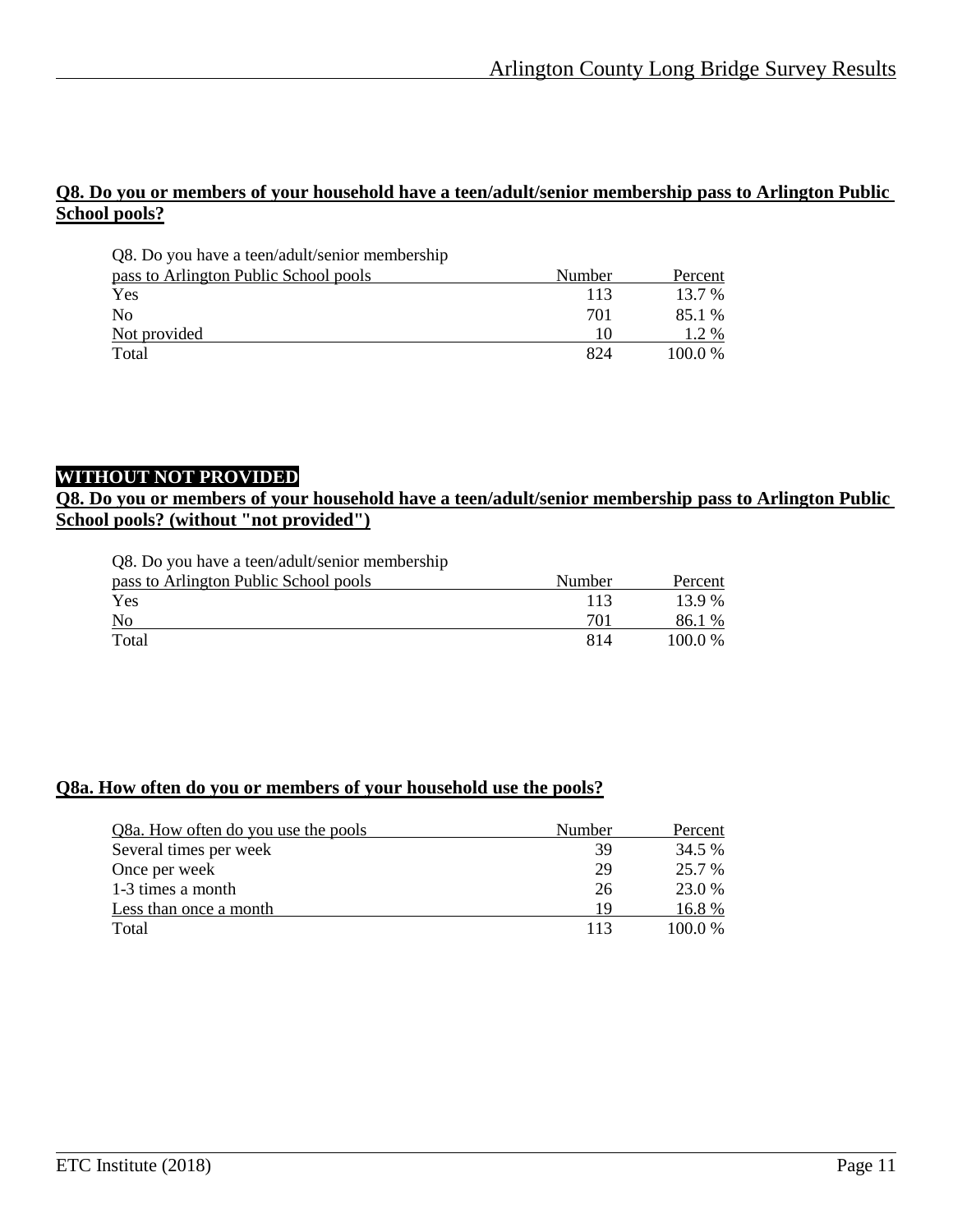#### **Q9. Please indicate which one of the following statements you MOST SUPPORT regarding memberships for non-residents of Arlington County to use the Long Bridge Park Aquatics and Fitness Center.**

| Q9. Which following statement do you most                |        |         |
|----------------------------------------------------------|--------|---------|
| support regarding memberships for non-residents          |        |         |
| of Arlington County to use Long Bridge Park              |        |         |
| Aquatics & Fitness Center                                | Number | Percent |
| Non-residents should be eligible for a membership at the |        |         |
| same price as residents                                  | 60     | 7.3 %   |
| Non-residents should be eligible for a membership, but   |        |         |
| for a higher fee than residents                          | 741    | 89.9%   |
| Not provided                                             | 23     | 2.8%    |
| Total                                                    | 824    | 100.0%  |

## **WITHOUT NOT PROVIDED**

#### **Q9. Please indicate which one of the following statements you MOST SUPPORT regarding memberships for non-residents of Arlington County to use the Long Bridge Park Aquatics and Fitness Center. (without "not provided")**

| Q9. Which following statement do you most                |        |         |
|----------------------------------------------------------|--------|---------|
| support regarding memberships for non-residents          |        |         |
| of Arlington County to use Long Bridge Park              |        |         |
| Aquatics & Fitness Center                                | Number | Percent |
| Non-residents should be eligible for a membership at the |        |         |
| same price as residents                                  | 60     | 7.5 %   |
| Non-residents should be eligible for a membership, but   |        |         |
| for a higher fee than residents                          | 741    | 92.5 %  |
| Total                                                    | 801    | 100.0%  |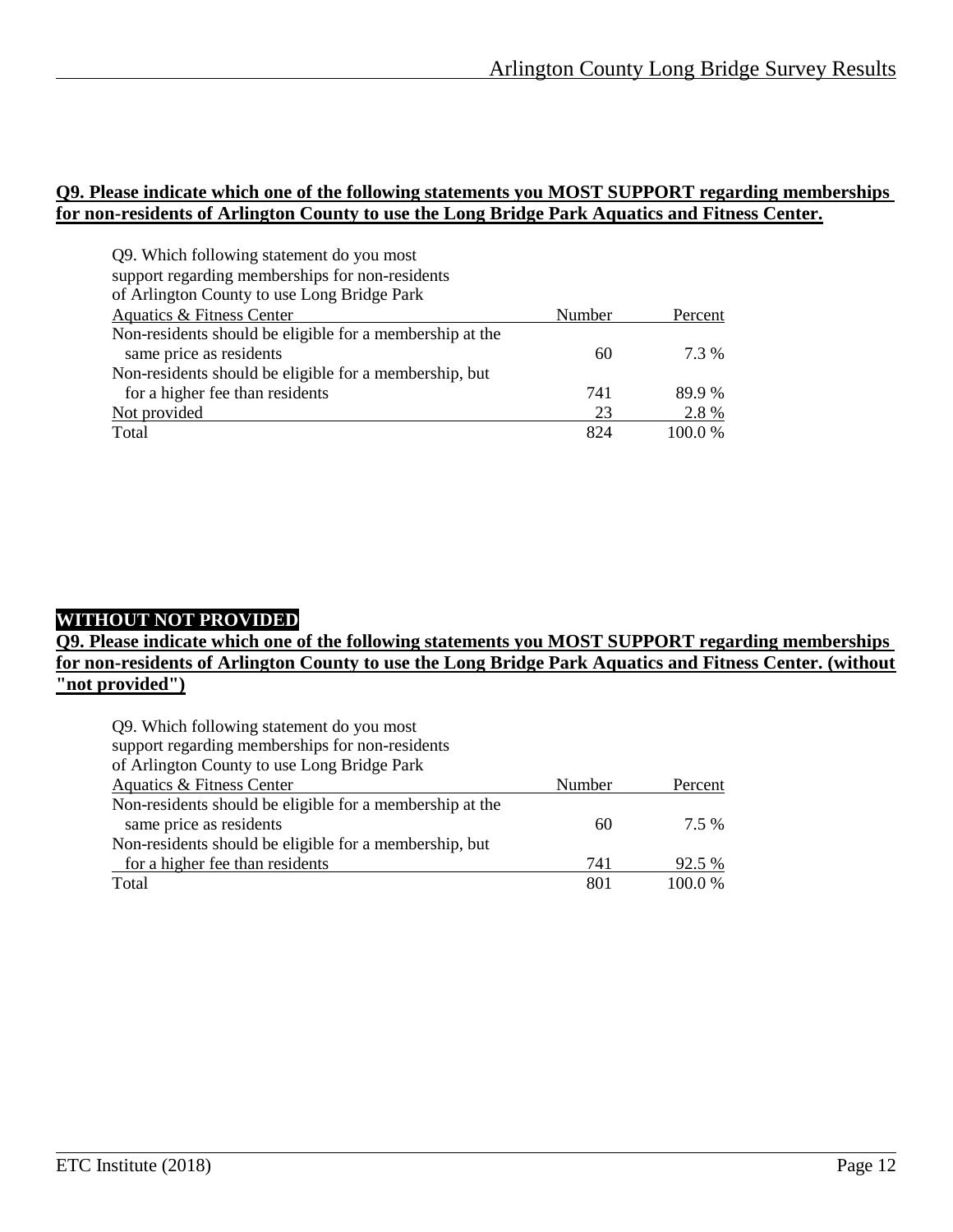#### **Q10. Which ONE of the following would be your MOST PREFERRED way to pay to use the Long Bridge Park Aquatics and Fitness Center.**

| Q10. Which would be your most preferred way to |        |         |
|------------------------------------------------|--------|---------|
| pay to use Long Bridge Park aquatics & Fitness |        |         |
| Center                                         | Number | Percent |

| $\sim$ uct                        | 1 JULLEUVI | T OTOOTIC |
|-----------------------------------|------------|-----------|
| Daily Pass                        | 73         | 8.9%      |
| <b>Monthly Pass</b>               | 101        | 12.3 %    |
| <b>Annual Individual Pass</b>     | 103        | 12.5 %    |
| <b>Annual Family Pass</b>         | 133        | 16.1 %    |
| Punch Pass (pay per-visit option) | 250        | 30.3 %    |
| None, would not use the facility  | 155        | 18.8%     |
| Not provided                      |            | 1.1 %     |
| Total                             | 824        | 100.0 %   |
|                                   |            |           |

## **WITHOUT NOT PROVIDED**

#### **Q10. Which ONE of the following would be your MOST PREFERRED way to pay to use the Long Bridge Park Aquatics and Fitness Center. (without "not provided")**

| Q10. Which would be your most preferred way to<br>pay to use Long Bridge Park aquatics & Fitness |        |         |
|--------------------------------------------------------------------------------------------------|--------|---------|
| Center                                                                                           | Number | Percent |
| Daily Pass                                                                                       | 73     | 9.0 %   |
| <b>Monthly Pass</b>                                                                              | 101    | 12.4 %  |
| <b>Annual Individual Pass</b>                                                                    | 103    | 12.6 %  |
| <b>Annual Family Pass</b>                                                                        | 133    | 16.3%   |
| Punch Pass (pay per-visit option)                                                                | 250    | 30.7 %  |
| None, would not use the facility                                                                 | 155    | 19.0%   |
| Total                                                                                            | 815    | 100.0%  |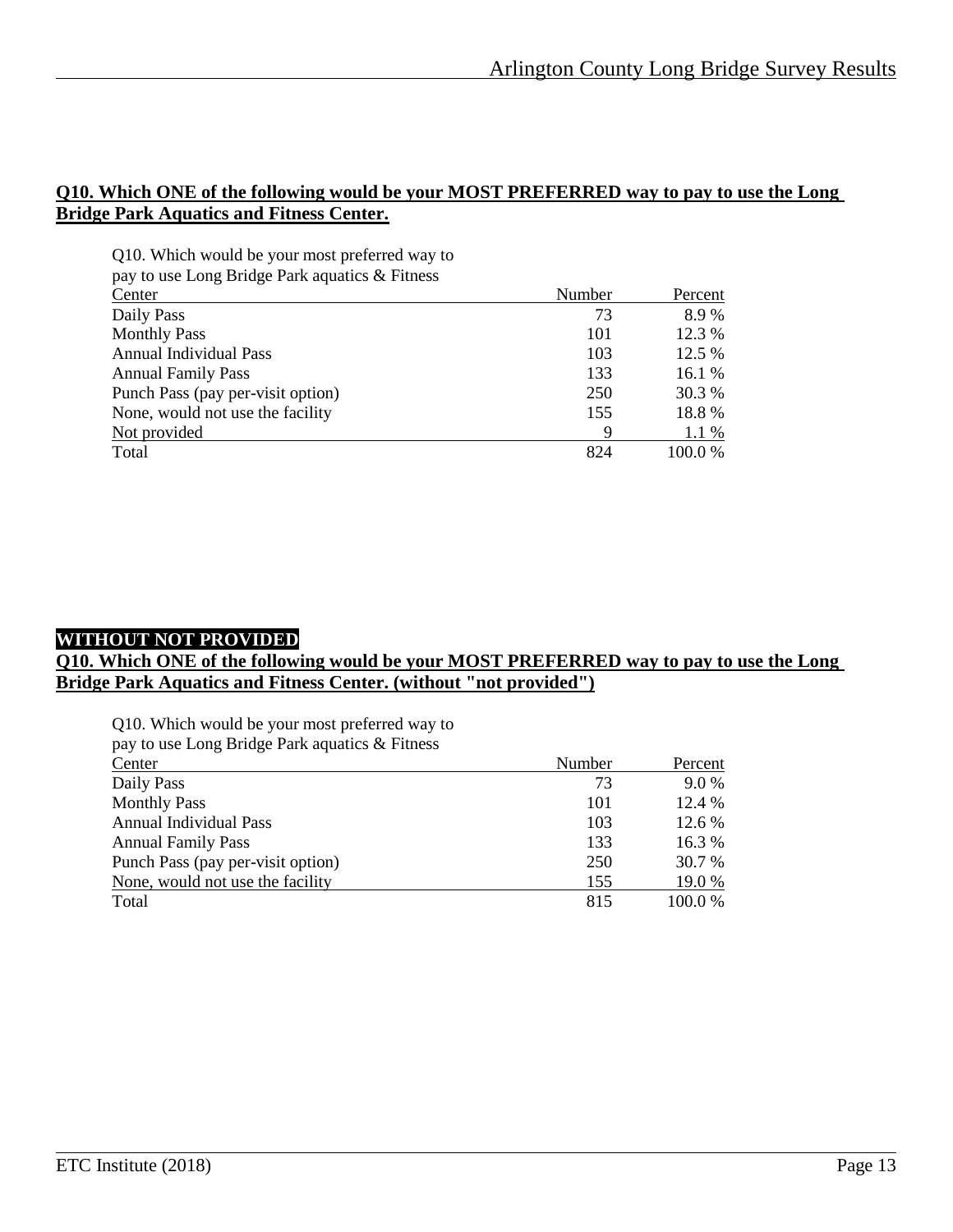#### **Q10a. If you prefer to pay with a punch pass, what amount of punches would you be most likely to purchase?**

| Q10a. What amount of punches would you be |        |         |
|-------------------------------------------|--------|---------|
| most likely to purchase                   | Number | Percent |
| 10-punch pass                             | 138    | 55.2 %  |
| 15-punch pass                             | 33     | 13.2 %  |
| 20-punch pass                             | 50     | 20.0 %  |
| 25-punch pass                             | 23     | $9.2\%$ |
| Not provided                              | 6      | 2.4 %   |
| Total                                     | 250    | 100.0%  |

## **WITHOUT NOT PROVIDED**

## **Q10a. If you prefer to pay with a punch pass, what amount of punches would you be most likely to purchase? (without "not provided")**

Q10a. What amount of punches would you be

| most likely to purchase | Number | Percent |
|-------------------------|--------|---------|
| 10-punch pass           | 138    | 56.6 %  |
| 15-punch pass           | 33     | 13.5 %  |
| 20-punch pass           | 50     | 20.5 %  |
| 25-punch pass           | 23     | 9.4 %   |
| Total                   | 244    | 100.0%  |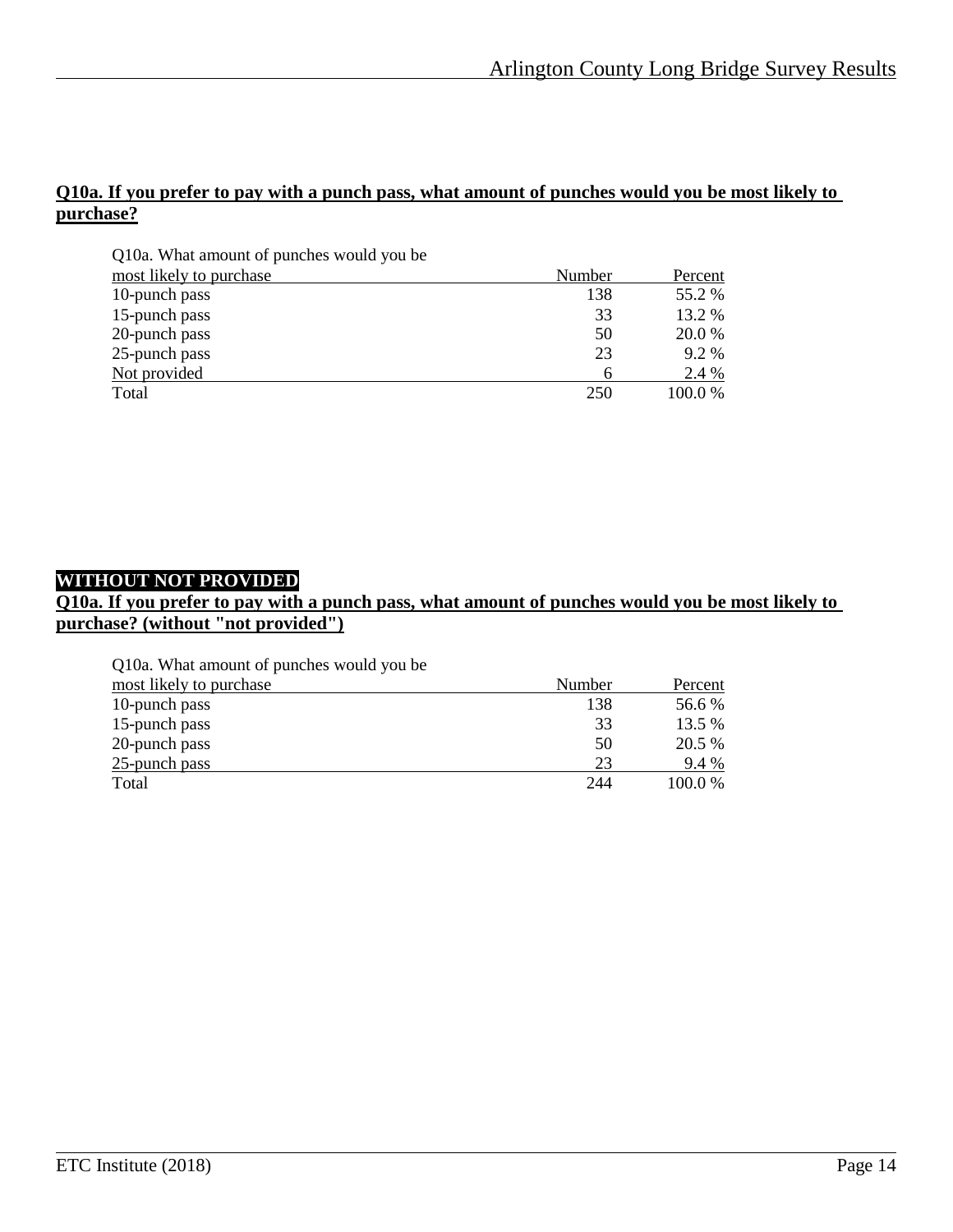#### **Q11. What is the MAXIMUM AMOUNT you would be willing to pay for a DAILY ADULT pass (ages 18 and over) to use the Long Bridge Park Aquatics and Fitness Center?**

| Q11. Maximum amount you would be willing to       |        |         |
|---------------------------------------------------|--------|---------|
| pay for a daily adult pass (ages 18+) to use Long |        |         |
| Bridge Park Aquatics & Fitness Center             | Number | Percent |
| $$11+$ per day                                    | 25     | 3.0 %   |
| \$10 per day                                      | 159    | 19.3 %  |
| \$9 per day                                       | 20     | 2.4 %   |
| \$8 per day                                       | 137    | 16.6 %  |
| \$7 per day                                       | 145    | 17.6 %  |
| Less than \$7 per day                             | 273    | 33.1 %  |
| Not provided                                      | 65     | 7.9 %   |
| Total                                             | 824    | 100.0 % |

## **WITHOUT NOT PROVIDED**

#### **Q11. What is the MAXIMUM AMOUNT you would be willing to pay for a DAILY ADULT pass (ages 18 and over) to use the Long Bridge Park Aquatics and Fitness Center? (without "not provided")**

| Q11. Maximum amount you would be willing to<br>pay for a daily adult pass (ages 18+) to use Long |        |         |
|--------------------------------------------------------------------------------------------------|--------|---------|
| <b>Bridge Park Aquatics &amp; Fitness Center</b>                                                 | Number | Percent |
| $$11+$ per day                                                                                   | 25     | 3.3 %   |
| \$10 per day                                                                                     | 159    | 20.9 %  |
| \$9 per day                                                                                      | 20     | $2.6\%$ |
| \$8 per day                                                                                      | 137    | 18.1 %  |
| \$7 per day                                                                                      | 145    | 19.1%   |
| Less than \$7 per day                                                                            | 273    | 36.0%   |
| Total                                                                                            | 759    | 100.0%  |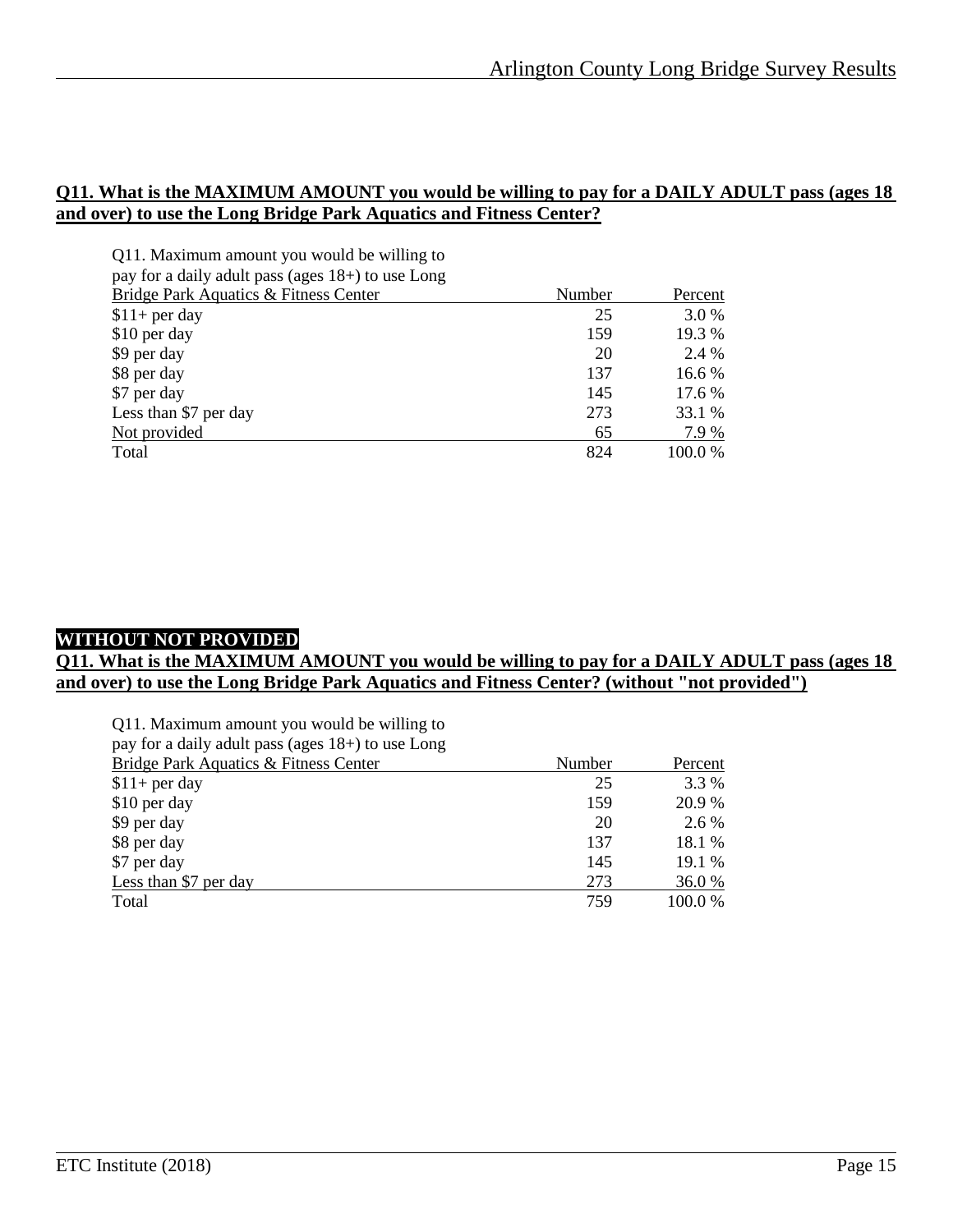| Q11-6. What is the maximum you would pay | Number         | Percent |
|------------------------------------------|----------------|---------|
| 0                                        | 25             | 9.2%    |
|                                          | 10             | 3.7 %   |
| 2                                        | $\overline{4}$ | 1.5 %   |
| 3                                        | 14             | 5.1 %   |
| 4                                        | 11             | 4.0%    |
| 5                                        | 156            | 57.1 %  |
| 6                                        | 12             | 4.4 %   |
| Not provided                             | 41             | 15.0 %  |
| Total                                    | 273            | 100.0%  |

#### **Q11-6. If you answered "less than \$7 per day," what is the maximum you would pay?**

## **WITHOUT NOT PROVIDED**

#### **Q11-6. If you answered "less than \$7 per day," what is the maximum you would pay? (without "not provided")**

| Q11-6. What is the maximum you would pay | Number | Percent |
|------------------------------------------|--------|---------|
| $\overline{0}$                           | 25     | 10.8%   |
|                                          | 10     | 4.3 %   |
| 2                                        | 4      | 1.7 %   |
| 3                                        | 14     | 6.0%    |
| $\overline{4}$                           | 11     | 4.7 %   |
|                                          | 156    | 67.2 %  |
| 6                                        | 12     | 5.2 %   |
| Total                                    | 232    | 100.0 % |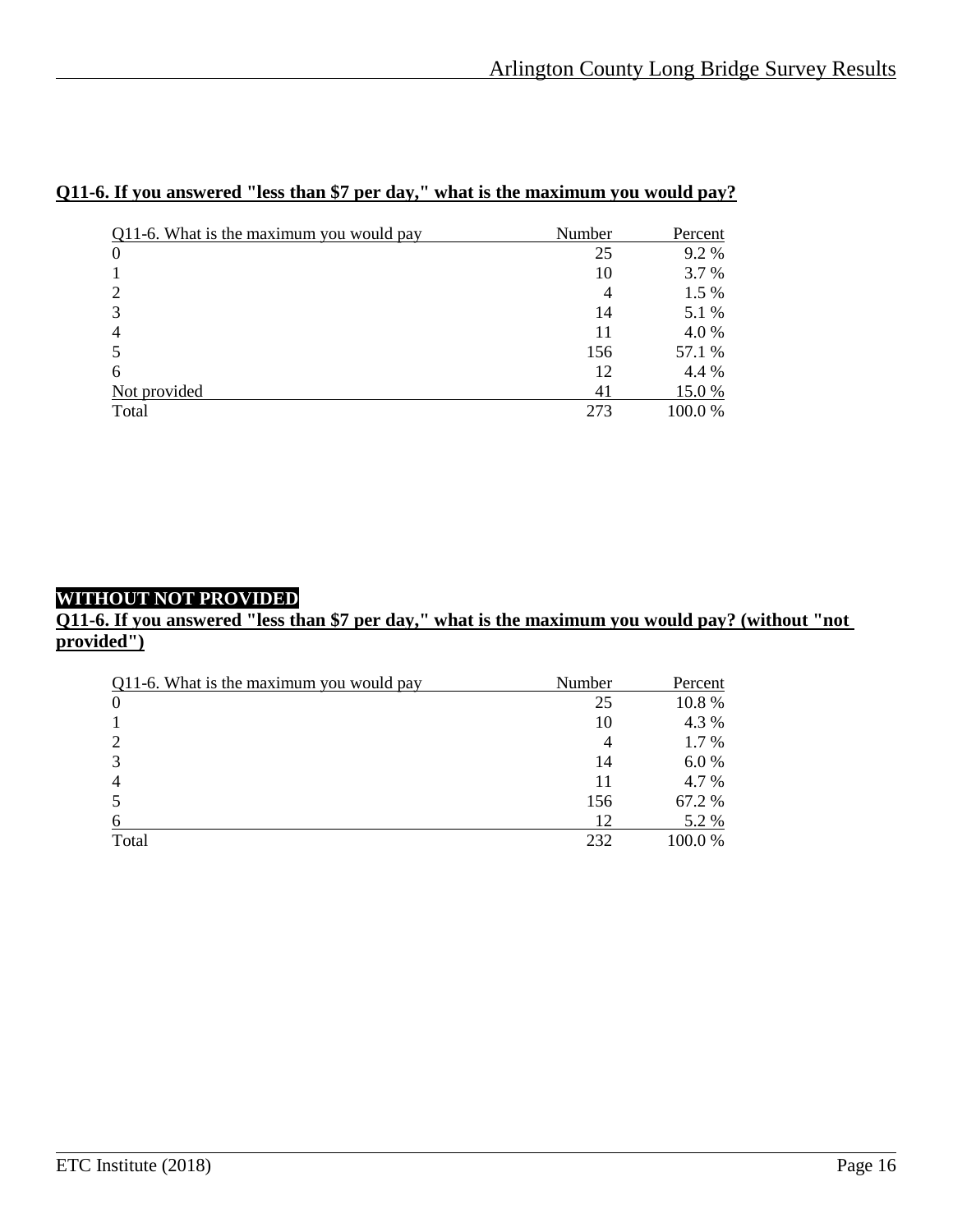#### **Q12. What is the MAXIMUM AMOUNT you would be willing to pay for a DAILY CHILD pass (under age 18) to use the Long Bridge Park Aquatics and Fitness Center?**

| Q12. Maximum amount you would be willing to      |        |         |
|--------------------------------------------------|--------|---------|
| pay for a daily child pass (under age 18) to use |        |         |
| Long Bridge Park Aquatics & Fitness Center       | Number | Percent |
| $$9+$ per day                                    | 21     | 2.5 %   |
| \$8 per day                                      | 35     | 4.2 %   |
| \$7 per day                                      | 33     | 4.0 %   |
| \$6 per day                                      | 63     | 7.6 %   |
| \$5 per day                                      | 318    | 38.6 %  |
| Less than \$5 per day                            | 196    | 23.8%   |
| Not provided                                     | 158    | 19.2 %  |
| Total                                            | 824    | 100.0 % |

## **WITHOUT NOT PROVIDED**

#### **Q12. What is the MAXIMUM AMOUNT you would be willing to pay for a DAILY CHILD pass (under age 18) to use the Long Bridge Park Aquatics and Fitness Center? (without "not provided")**

|  |  | Q12. Maximum amount you would be willing to |  |  |
|--|--|---------------------------------------------|--|--|
|--|--|---------------------------------------------|--|--|

|  |  |  |  |  | pay for a daily child pass (under age 18) to use |  |  |  |  |
|--|--|--|--|--|--------------------------------------------------|--|--|--|--|
|--|--|--|--|--|--------------------------------------------------|--|--|--|--|

| Long Bridge Park Aquatics & Fitness Center | Number | Percent |
|--------------------------------------------|--------|---------|
| $$9+$ per day                              | 21     | 3.2 %   |
| \$8 per day                                | 35     | 5.3 %   |
| \$7 per day                                | 33     | 5.0 %   |
| \$6 per day                                | 63     | $9.5\%$ |
| \$5 per day                                | 318    | 47.7 %  |
| Less than \$5 per day                      | 196    | 29.4 %  |
| Total                                      | 666    | 100.0 % |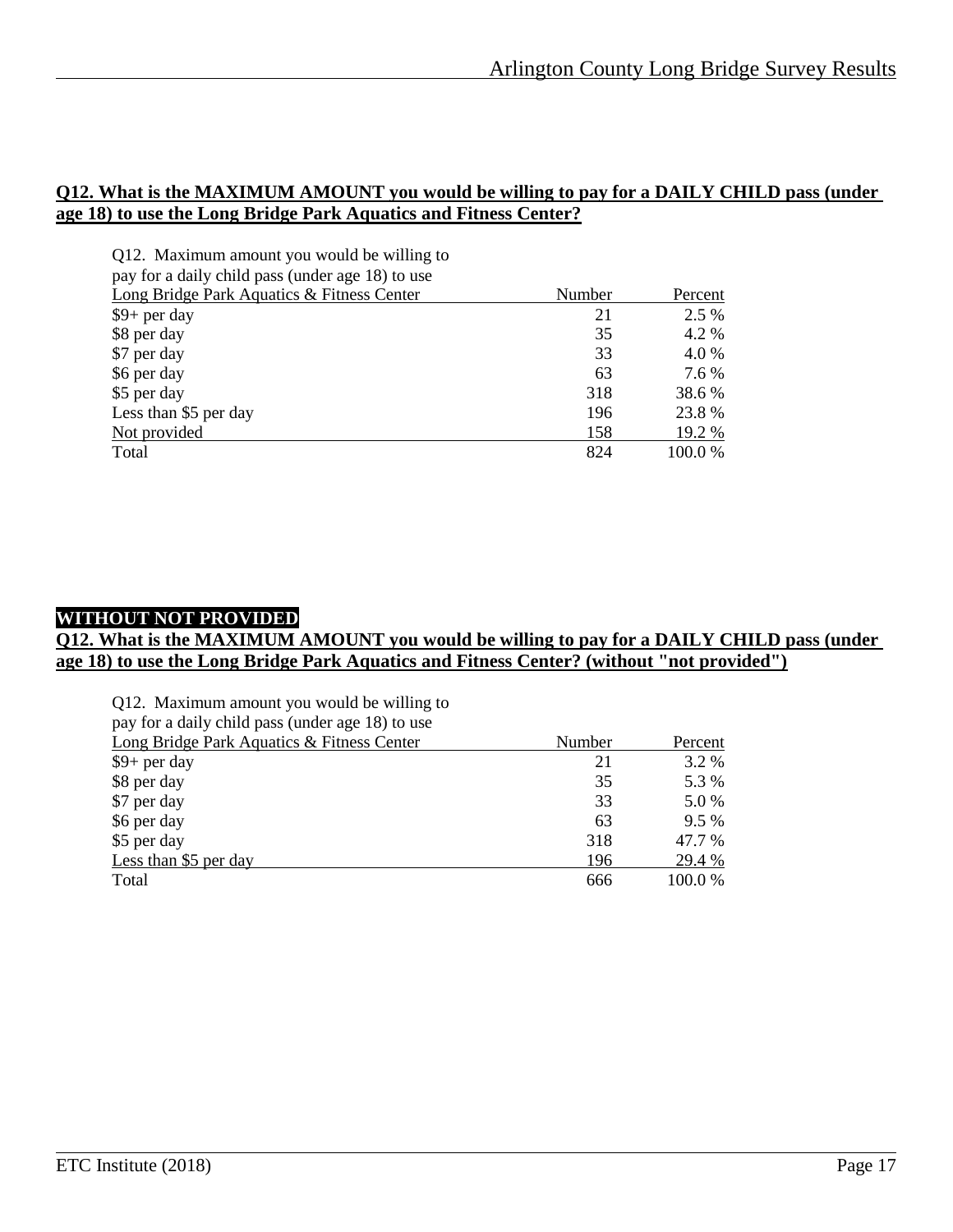|--|

| Q12-6. What is the maximum you would pay | Number | Percent |
|------------------------------------------|--------|---------|
| 0                                        | 40     | 20.4 %  |
|                                          | 11     | 5.6 %   |
| ↑                                        | 20     | 10.2 %  |
|                                          | 56     | 28.6 %  |
|                                          | 25     | 12.8%   |
| Not provided                             | 44     | 22.4 %  |
| Total                                    | 196    | 100.0%  |

# **WITHOUT NOT PROVIDED**

#### **Q12-6. If you answered "less than \$5 per day," what is the maximum you would pay? (without "not provided")**

| Q12-6. What is the maximum you would pay | Number | Percent |
|------------------------------------------|--------|---------|
|                                          | 40     | 26.3 %  |
|                                          |        | 7.2 %   |
|                                          | 20     | 13.2 %  |
| $\mathbf{\Omega}$                        | 56     | 36.8%   |
|                                          | 25     | 16.4 %  |
| Total                                    | 152    | 100.0%  |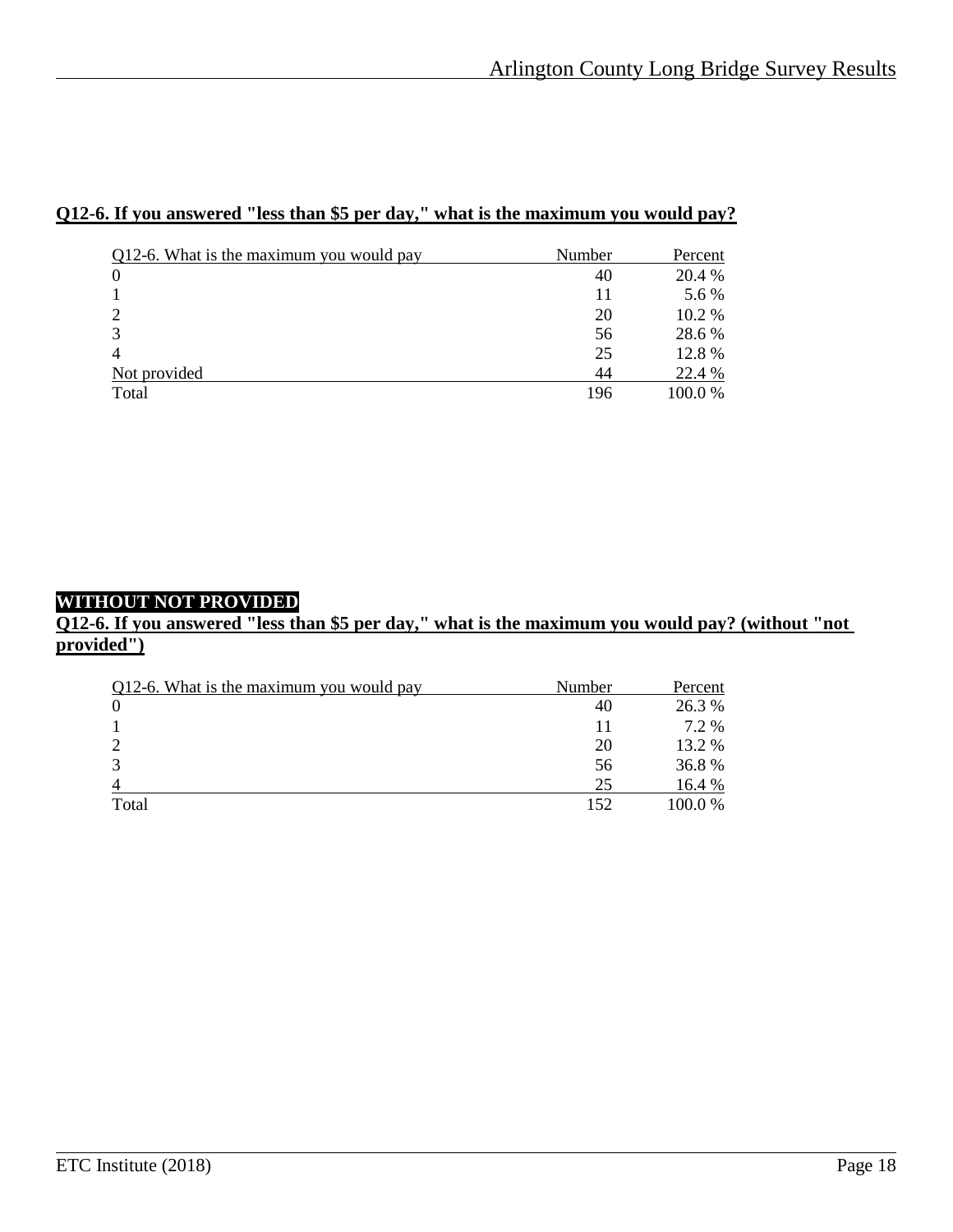#### **Q13. What is the MAXIMUM AMOUNT you would be willing to pay for a DAILY SENIOR ADULT (ages 55 and over) pass to use the Long Bridge Park Aquatics and Fitness Center?**

| Q13. Maximum amount you would be willing to         |        |         |
|-----------------------------------------------------|--------|---------|
| pay for a daily senior adult pass (ages 55+) to use |        |         |
| Long Bridge Park Aquatics & Fitness Center          | Number | Percent |
| $$9+$ per day                                       | 37     | 4.5 %   |
| \$8 per day                                         | 50     | 6.1 %   |
| \$7 per day                                         | 50     | 6.1 %   |
| \$6 per day                                         | 69     | 8.4 %   |
| \$5 per day                                         | 296    | 35.9 %  |
| Less than \$5 per day                               | 163    | 19.8%   |
| Not provided                                        | 159    | 19.3 %  |
| Total                                               | 824    | 100.0 % |

#### **WITHOUT NOT PROVIDED**

#### **Q13. What is the MAXIMUM AMOUNT you would be willing to pay for a DAILY SENIOR ADULT (ages 55 and over) pass to use the Long Bridge Park Aquatics and Fitness Center? (without "not provided")**

| Q13. Maximum amount you would be willing to         |        |         |
|-----------------------------------------------------|--------|---------|
| pay for a daily senior adult pass (ages 55+) to use |        |         |
| Long Bridge Park Aquatics & Fitness Center          | Number | Percent |
| $$9+$ per day                                       | 37     | 5.6 %   |
| \$8 per day                                         | 50     | 7.5 %   |
| \$7 per day                                         | 50     | 7.5 %   |
| \$6 per day                                         | 69     | 10.4 %  |
| \$5 per day                                         | 296    | 44.5 %  |
| Less than \$5 per day                               | 163    | 24.5 %  |
| Total                                               | 665    | 100.0%  |
|                                                     |        |         |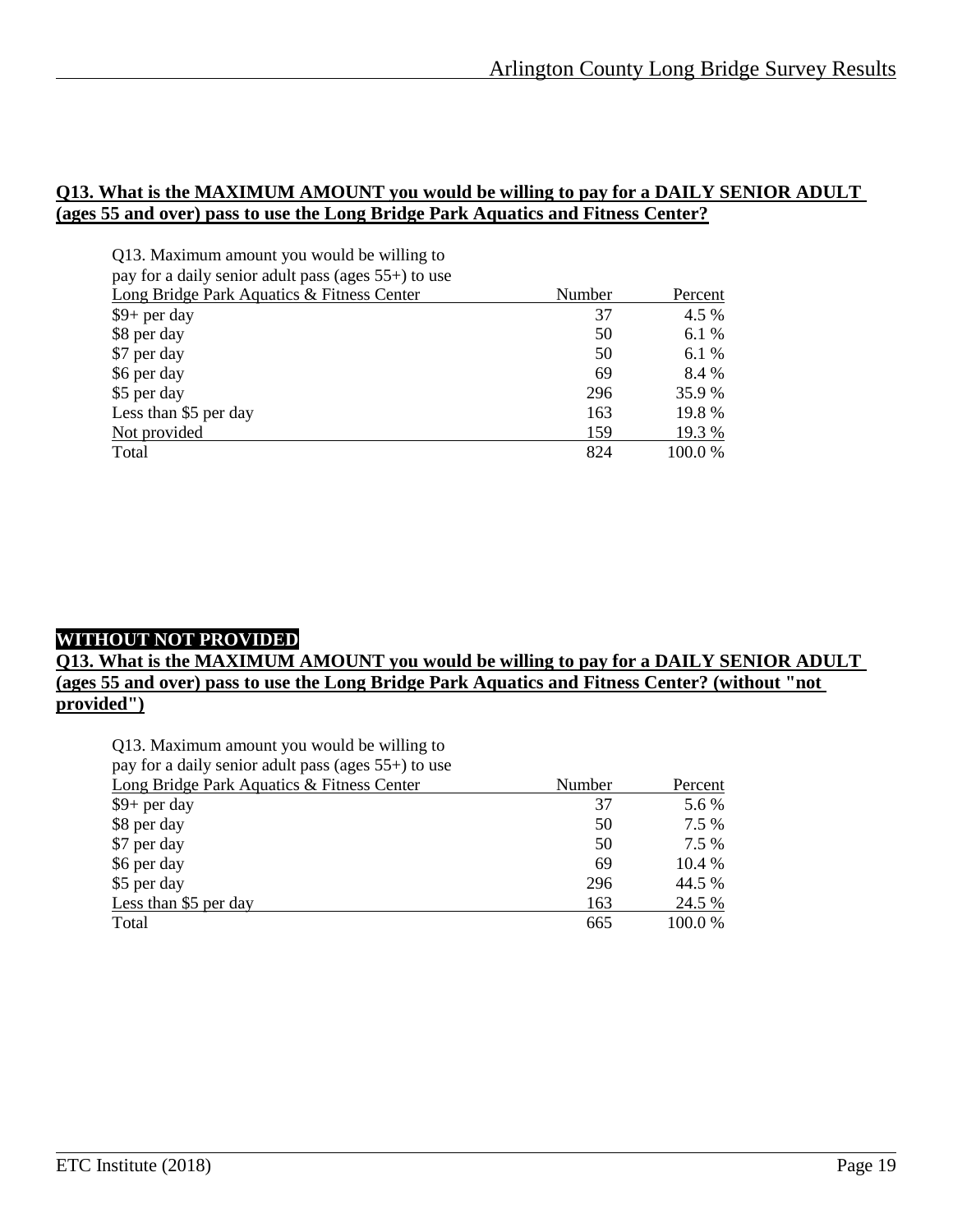| Q13-6. What is the maximum you would pay | Number | Percent |
|------------------------------------------|--------|---------|
|                                          | 37     | 22.7 %  |
|                                          | 13     | 8.0%    |
| C                                        | 15     | 9.2%    |
| 3                                        | 29     | 17.8 %  |
| 4                                        | 27     | 16.6 %  |
| Not provided                             | 42     | 25.8 %  |
| Total                                    | 163    | 100.0 % |

## **Q13-6. If you answered "less than \$5 per day," what is the maximum you would pay?**

## **WITHOUT NOT PROVIDED**

#### **Q13-6. If you answered "less than \$5 per day," what is the maximum you would pay? (without "not provided")**

| Q13-6. What is the maximum you would pay | Number | Percent |
|------------------------------------------|--------|---------|
| $\Omega$                                 | 37     | 30.6 %  |
|                                          | 13     | 10.7 %  |
|                                          | 15     | 12.4 %  |
|                                          | 29     | 24.0 %  |
|                                          | 27     | 22.3 %  |
| Total                                    | 121    | 100.0 % |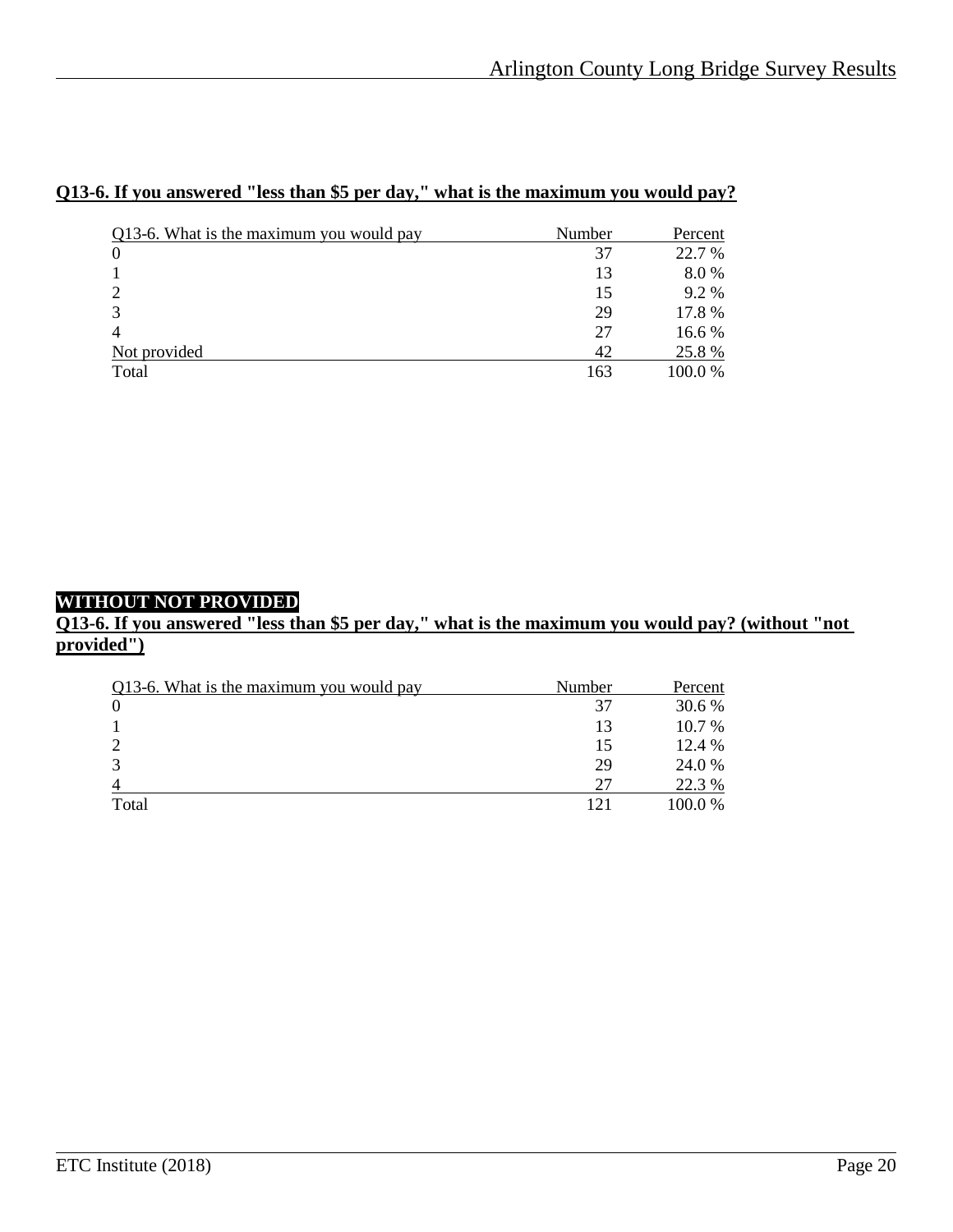#### **Q14. What is the MAXIMUM AMOUNT you would be willing to pay per month for an ANNUAL ADULT pass to use the Long Bridge Park Aquatics and Fitness Center?**

| Q14. Maximum amount you would be willing to   |        |         |
|-----------------------------------------------|--------|---------|
| pay per month for an annual adult pass to use |        |         |
| Long Bridge Park Aquatics & Fitness Center    | Number | Percent |
| \$80 per month or more                        | 30     | 3.6 %   |
| $$70-$79$ per month                           | 32     | 3.9%    |
| \$60-\$69 per month                           | 38     | 4.6 %   |
| $$50-$59$ per month                           | 157    | 19.1 %  |
| \$40-\$49 per month                           | 195    | 23.7 %  |
| Less than \$40 per month                      | 283    | 34.3 %  |
| Not provided                                  | 89     | 10.8%   |
| Total                                         | 824    | 100.0 % |

### **WITHOUT NOT PROVIDED**

#### **Q14. What is the MAXIMUM AMOUNT you would be willing to pay per month for an ANNUAL ADULT pass to use the Long Bridge Park Aquatics and Fitness Center? (without "not provided")**

| Q14. Maximum amount you would be willing to   |        |         |
|-----------------------------------------------|--------|---------|
| pay per month for an annual adult pass to use |        |         |
| Long Bridge Park Aquatics & Fitness Center    | Number | Percent |
| \$80 per month or more                        | 30     | 4.1 %   |
| \$70-\$79 per month                           | 32     | 4.4 %   |
| \$60-\$69 per month                           | 38     | 5.2 %   |
| \$50-\$59 per month                           | 157    | 21.4 %  |
| \$40-\$49 per month                           | 195    | 26.5 %  |
| Less than \$40 per month                      | 283    | 38.5 %  |
| Total                                         | 735    | 100.0 % |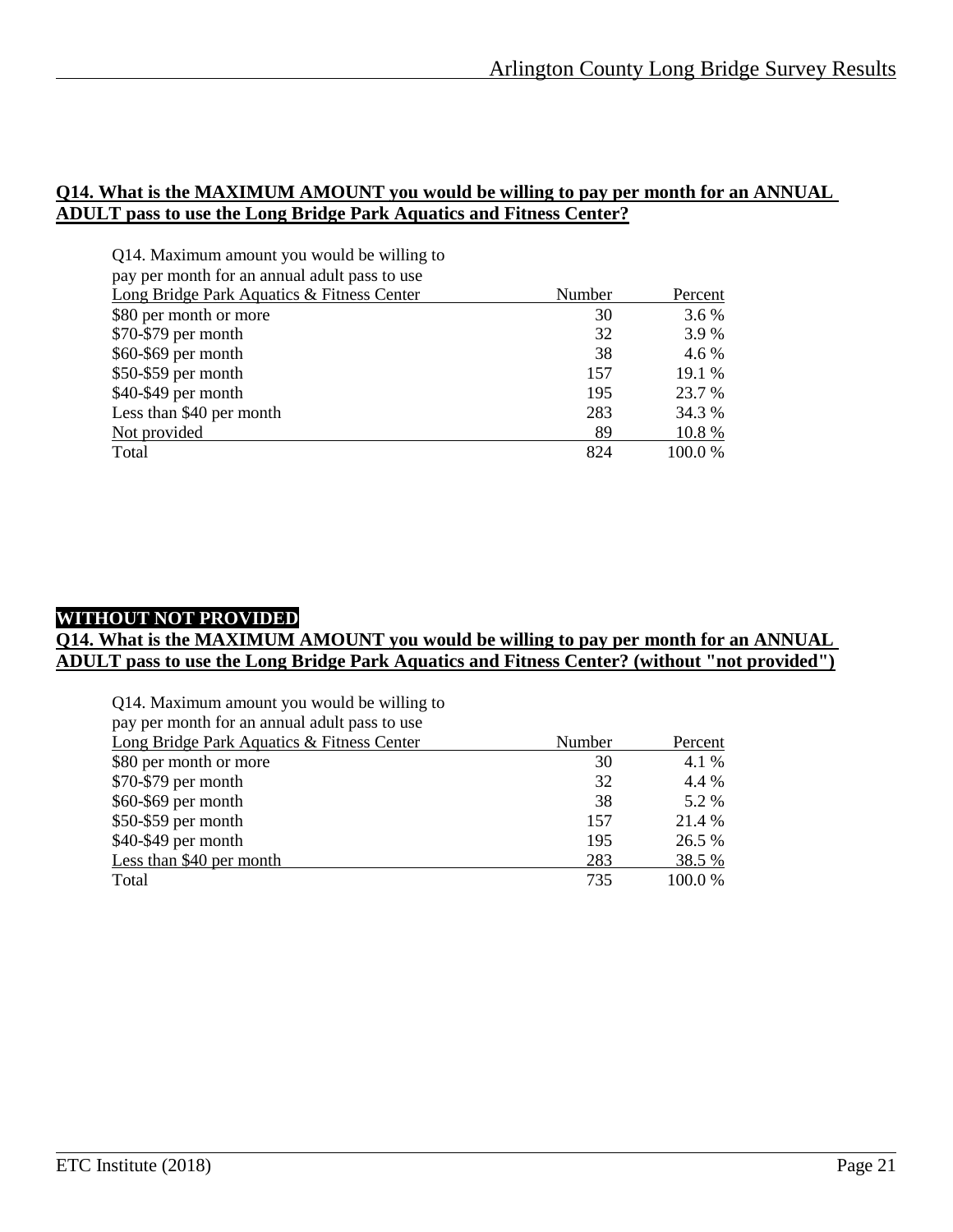## **Q14-6. If you answered "less than \$40 per month," what is the maximum you would pay?**

| Q14-6. What is the maximum you would pay | Number | Percent |
|------------------------------------------|--------|---------|
| $0-9$                                    | 32     | 11.3 %  |
| $10-19$                                  | 22     | 7.8%    |
| 20-29                                    | 82     | 29.0 %  |
| 30-39                                    | 81     | 28.6 %  |
| Not provided                             | 66     | 23.3 %  |
| Total                                    | 283    | 100.0 % |

## **WITHOUT NOT PROVIDED**

**Q14-6. If you answered "less than \$40 per month," what is the maximum you would pay? (without "not provided")**

| Q14-6. What is the maximum you would pay | Number | Percent   |
|------------------------------------------|--------|-----------|
| $0 - 9$                                  | 32     | 14.7 %    |
| $10-19$                                  | 22     | $10.1\%$  |
| 20-29                                    | 82     | 37.8 %    |
| 30-39                                    | 81     | 37.3 %    |
| Total                                    | 217    | $100.0\%$ |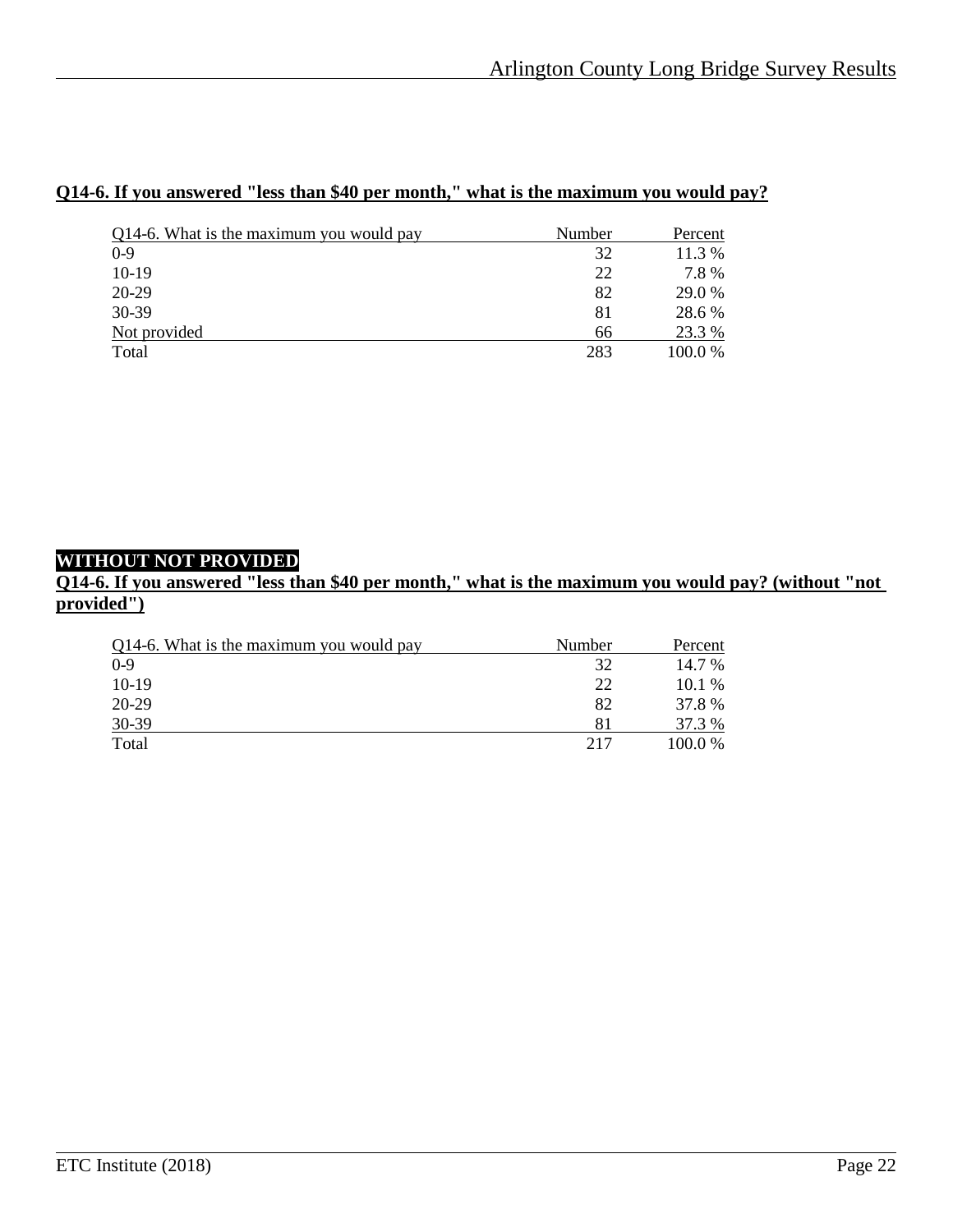#### **Q15. What is the MAXIMUM AMOUNT you would be willing to pay per month for an ANNUAL CHILD pass to use the Long Bridge Park Aquatics and Fitness Center?**

| Q15. Maximum amount you would be willing to   |        |         |
|-----------------------------------------------|--------|---------|
| pay per month for an annual child pass to use |        |         |
| Long Bridge Park Aquatics & Fitness Center    | Number | Percent |
| \$60 per month or more                        | 21     | 2.5 %   |
| \$50-\$59 per month                           | 34     | 4.1 %   |
| \$40-\$49 per month                           | 46     | 5.6 %   |
| \$30-\$39 per month                           | 119    | 14.4 %  |
| \$20-\$29 per month                           | 219    | 26.6 %  |
| Less than \$20 per month                      | 184    | 22.3 %  |
| Not provided                                  | 201    | 24.4 %  |
| Total                                         | 824    | 100.0 % |

### **WITHOUT NOT PROVIDED**

#### **Q15. What is the MAXIMUM AMOUNT you would be willing to pay per month for an ANNUAL CHILD pass to use the Long Bridge Park Aquatics and Fitness Center? (without "not provided")**

| Q15. Maximum amount you would be willing to   |        |         |
|-----------------------------------------------|--------|---------|
| pay per month for an annual child pass to use |        |         |
| Long Bridge Park Aquatics & Fitness Center    | Number | Percent |
| \$60 per month or more                        | 21     | 3.4 %   |
| \$50-\$59 per month                           | 34     | 5.5 %   |
| \$40-\$49 per month                           | 46     | 7.4 %   |
| \$30-\$39 per month                           | 119    | 19.1 %  |
| \$20-\$29 per month                           | 219    | 35.2 %  |
| Less than \$20 per month                      | 184    | 29.5 %  |
| Total                                         | 623    | 100.0%  |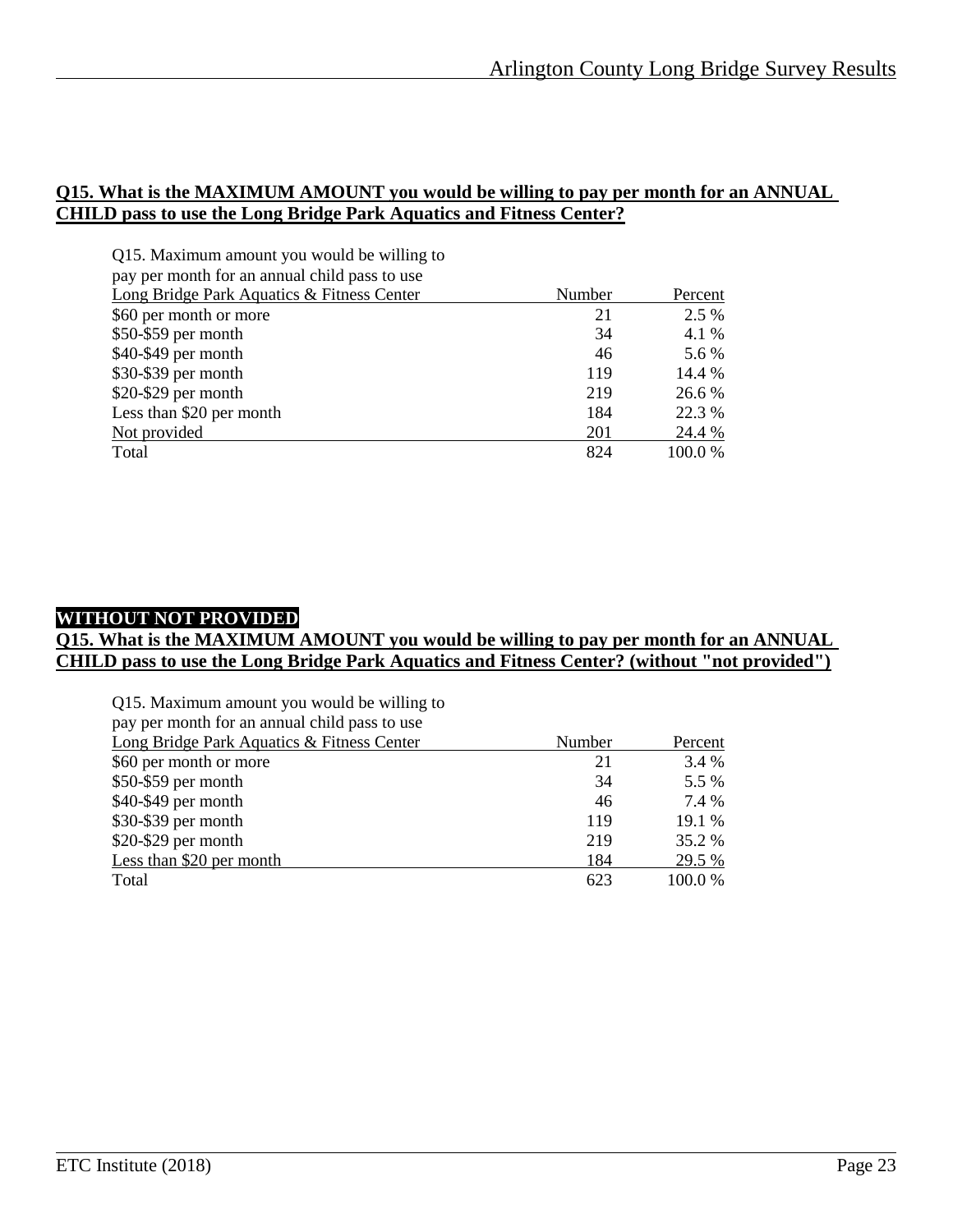### **Q15-6. If you answered "less than \$20 per month," what is the maximum you would pay?**

| Q15-6. What is the maximum you would pay | Number | Percent |
|------------------------------------------|--------|---------|
| $0-9$                                    | 42     | 22.8%   |
| $10-15$                                  | 84     | 45.7 %  |
| $16-19$                                  | 3      | $1.6\%$ |
| Not provided                             | 55     | 29.9 %  |
| Total                                    | 184    | 100.0 % |

#### **WITHOUT NOT PROVIDED**

**Q15-6. If you answered "less than \$20 per month," what is the maximum you would pay? (without "not provided")**

| Q15-6. What is the maximum you would pay | Number | Percent |
|------------------------------------------|--------|---------|
| $0 - 9$                                  | 42     | 32.6 %  |
| $10-15$                                  | 84     | 65.1 %  |
| $16-19$                                  |        | 2.3 %   |
| Total                                    | 129    | 100.0 % |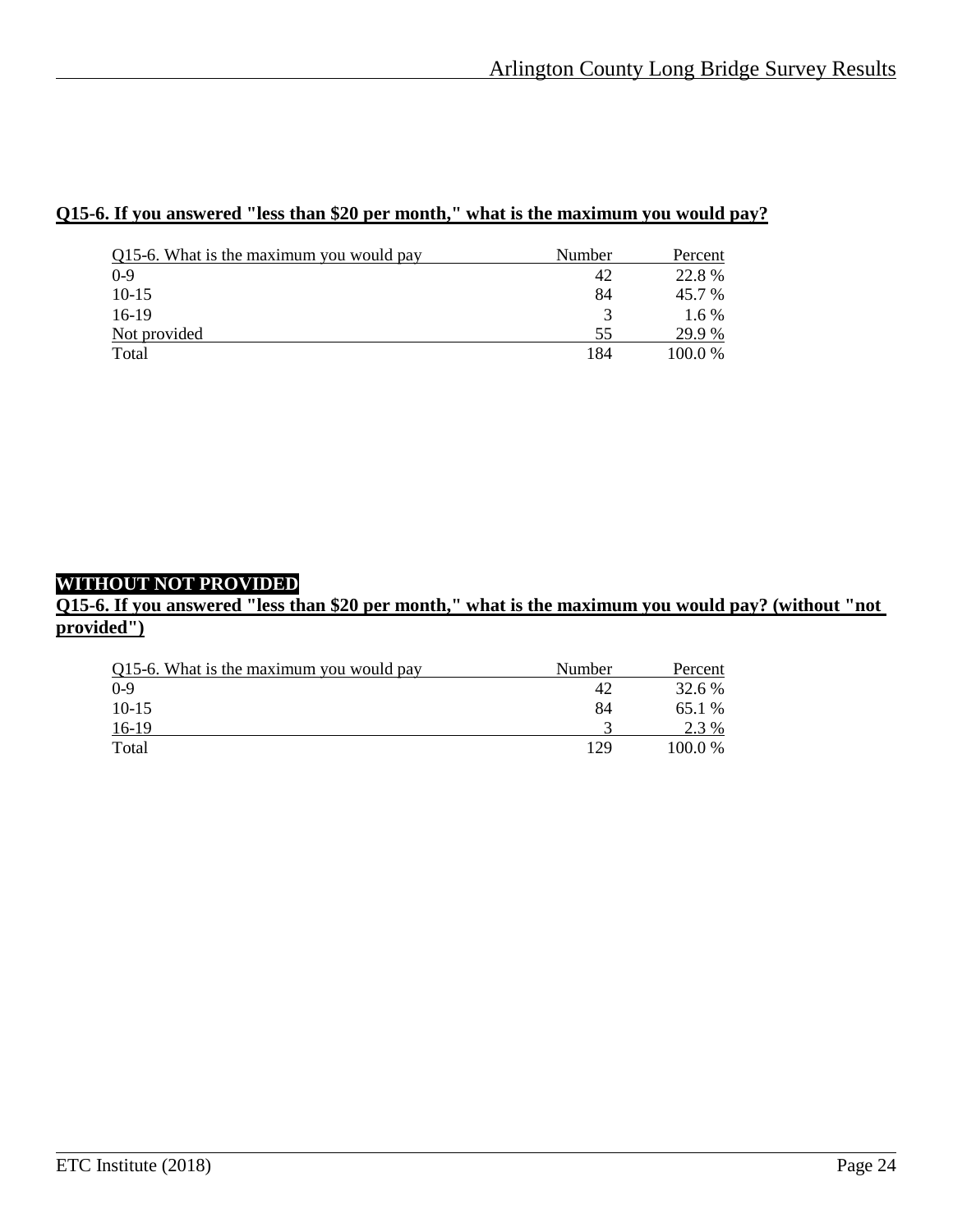#### **Q16. What is the MAXIMUM AMOUNT you would be willing to pay per month for an ANNUAL SENIOR pass to use the Long Bridge Park Aquatics and Fitness Center?**

| Q16. Maximum amount you would be willing to    |        |         |
|------------------------------------------------|--------|---------|
| pay per month for an annual senior pass to use |        |         |
| Long Bridge Park Aquatics & Fitness Center     | Number | Percent |
| \$60 per month or more                         | 23     | 2.8%    |
| $$50-$59$ per month                            | 51     | 6.2 %   |
| \$40-\$49 per month                            | 65     | 7.9%    |
| \$30-\$39 per month                            | 115    | 14.0 %  |
| $$20-\$29$ per month                           | 207    | 25.1 %  |
| Less than \$20 per month                       | 168    | 20.4 %  |
| Not provided                                   | 195    | 23.7 %  |
| Total                                          | 824    | 100.0 % |

#### **WITHOUT NOT PROVIDED**

#### **Q16. What is the MAXIMUM AMOUNT you would be willing to pay per month for an ANNUAL SENIOR pass to use the Long Bridge Park Aquatics and Fitness Center? (without "not provided")**

| Q16. Maximum amount you would be willing to<br>pay per month for an annual senior pass to use |        |          |
|-----------------------------------------------------------------------------------------------|--------|----------|
| Long Bridge Park Aquatics & Fitness Center                                                    | Number | Percent  |
| \$60 per month or more                                                                        | 23     | 3.7 %    |
| \$50-\$59 per month                                                                           | 51     | 8.1 %    |
| \$40-\$49 per month                                                                           | 65     | $10.3\%$ |
| \$30-\$39 per month                                                                           | 115    | 18.3 %   |
| \$20-\$29 per month                                                                           | 207    | 32.9 %   |
| Less than \$20 per month                                                                      | 168    | 26.7 %   |
| Total                                                                                         | 629    | 100.0%   |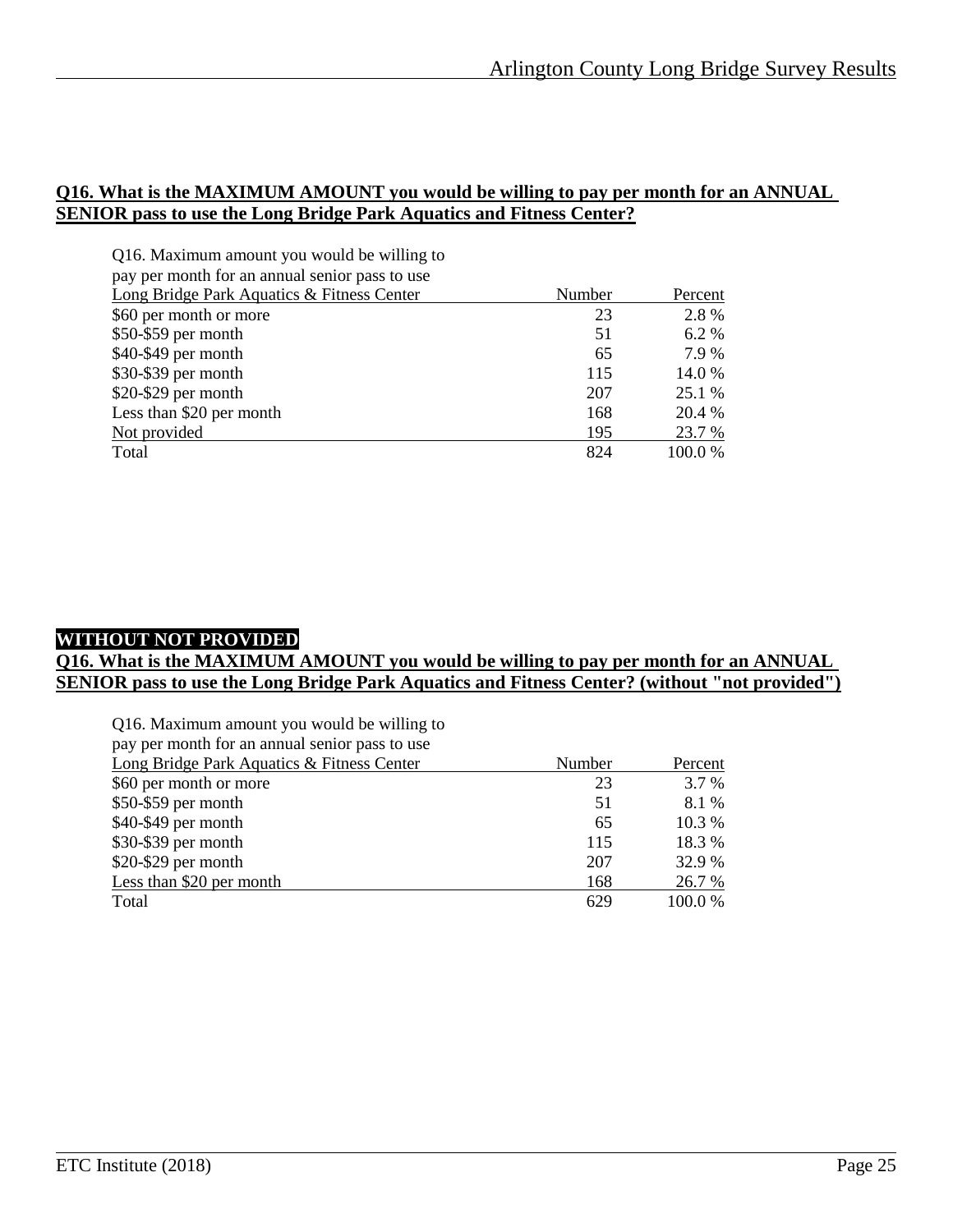## **Q16-6. If you answered "less than \$20 per month," what is the maximum you would pay?**

| Q16-6. What is the maximum you would pay | Number | Percent |
|------------------------------------------|--------|---------|
| $0-9$                                    | 44     | 26.2 %  |
| $10-15$                                  | 71     | 42.3 %  |
| $16-19$                                  |        | 3.0 %   |
| Not provided                             | 48     | 28.6 %  |
| Total                                    | 168    | 100.0 % |

#### **WITHOUT NOT PROVIDED**

**Q16-6. If you answered "less than \$20 per month," what is the maximum you would pay? (without "not provided")**

| Q16-6. What is the maximum you would pay | Number | Percent |
|------------------------------------------|--------|---------|
| $0-9$                                    | 44     | 36.7 %  |
| $10-15$                                  | 71     | 59.2 %  |
| $16-19$                                  |        | 4.2 %   |
| Total                                    | 120    | 100.0 % |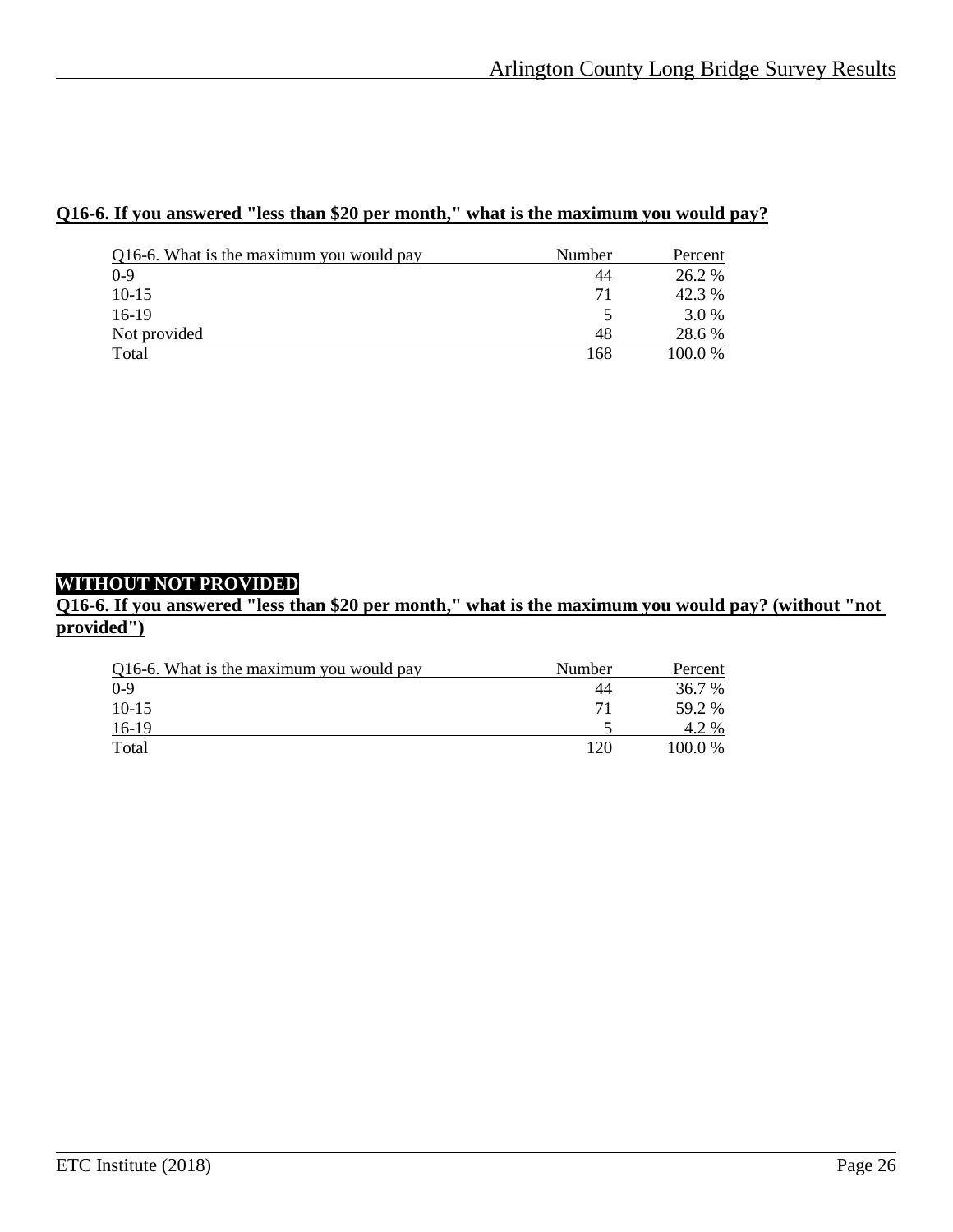## **Q17. What is your age?**

| Q17. Your age | Number | Percent |  |
|---------------|--------|---------|--|
| 18-34         | 196    | 23.8%   |  |
| 35-44         | 188    | 22.8%   |  |
| 45-54         | 149    | 18.1 %  |  |
| 55-64         | 146    | 17.7 %  |  |
| $65+$         | 131    | 15.9%   |  |
| Not provided  | 14     | 1.7 %   |  |
| Total         | 824    | 100.0 % |  |
|               |        |         |  |

## **WITHOUT NOT PROVIDED Q17. What is your age? (without "not provided")**

| Q17. Your age | Number | Percent |  |
|---------------|--------|---------|--|
| 18-34         | 196    | 24.2 %  |  |
| 35-44         | 188    | 23.2 %  |  |
| $45 - 54$     | 149    | 18.4 %  |  |
| 55-64         | 146    | 18.0%   |  |
| $65+$         | 131    | 16.2 %  |  |
| Total         | 810    | 100.0%  |  |

## **Q18. Including yourself, how many people in your household are...**

|             | Mean | Sum  |
|-------------|------|------|
| number      | 2.53 | 2048 |
| Under age 5 | 0.21 | 172  |
| Ages 5-9    | 0.15 | 121  |
| Ages 10-14  | 0.12 | 94   |
| Ages 15-19  | 0.12 | 95   |
| Ages 20-24  | 0.13 | 108  |
| Ages 25-34  | 0.43 | 352  |
| Ages 35-44  | 0.42 | 343  |
| Ages 45-54  | 0.33 | 270  |
| Ages 55-64  | 0.33 | 265  |
| Ages 65-74  | 0.21 | 174  |
| Ages $75+$  | 0.07 | 54   |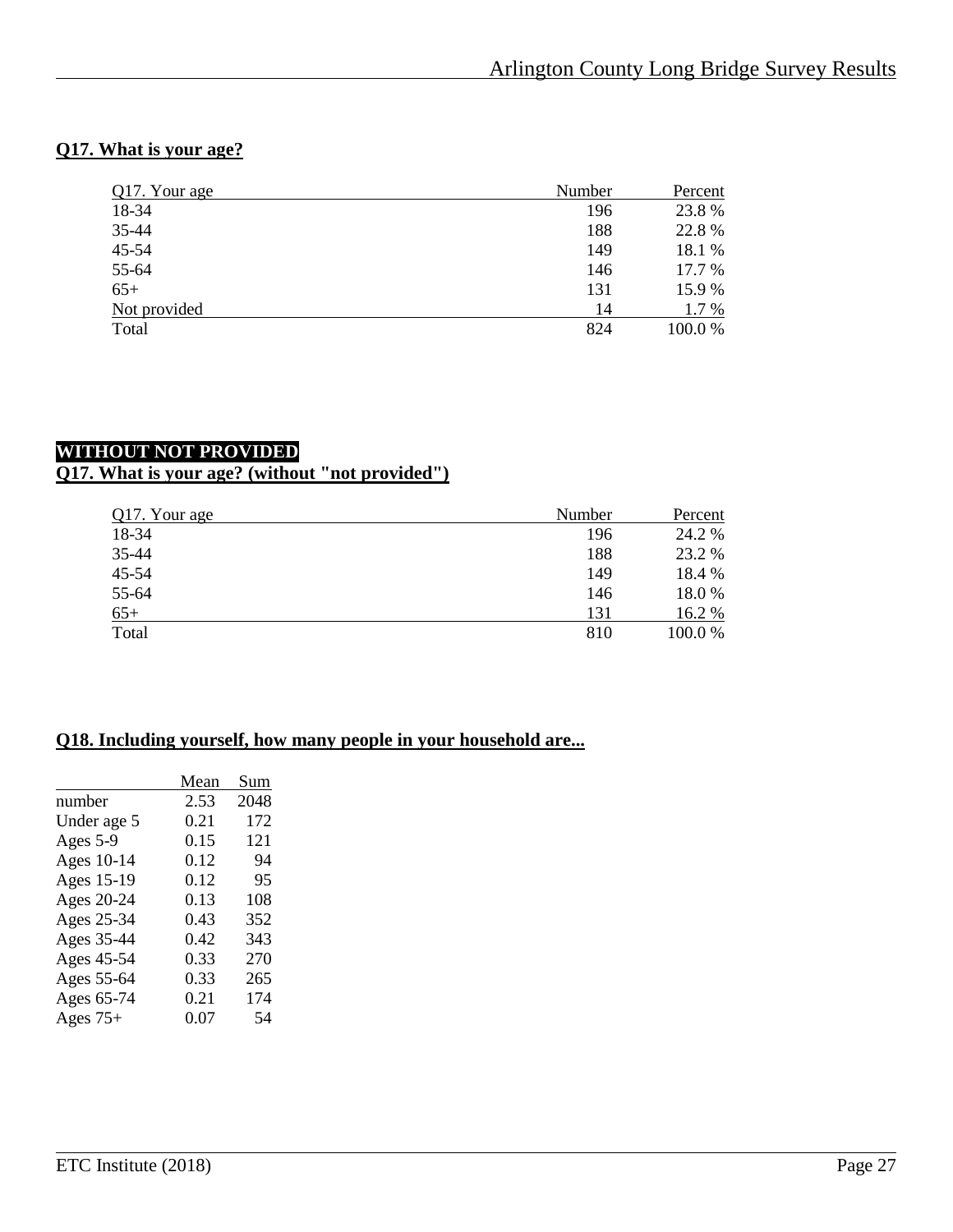#### **Q19. Approximately how many years have you lived in Arlington County?**

| Q19. How many years have you lived in Arlington |        |         |
|-------------------------------------------------|--------|---------|
| County                                          | Number | Percent |
| $0 - 5$                                         | 241    | 29.2 %  |
| $6 - 10$                                        | 144    | 17.5 %  |
| $11 - 15$                                       | 88     | 10.7 %  |
| $16-20$                                         | 80     | 9.7 %   |
| $21-30$                                         | 112    | 13.6 %  |
| $31+$                                           | 146    | 17.7 %  |
| Not provided                                    | 13     | $1.6\%$ |
| Total                                           | 824    | 100.0%  |

## **WITHOUT NOT PROVIDED**

## **Q19. Approximately how many years have you lived in Arlington County? (without "not provided")**

| Q19. How many years have you lived in Arlington |  |  |
|-------------------------------------------------|--|--|
|                                                 |  |  |

| County    | Number | Percent |
|-----------|--------|---------|
| $0-5$     | 241    | 29.7 %  |
| $6-10$    | 144    | 17.8 %  |
| $11 - 15$ | 88     | 10.9%   |
| $16-20$   | 80     | 9.9%    |
| $21 - 30$ | 112    | 13.8 %  |
| $31+$     | 146    | 18.0%   |
| Total     | 811    | 100.0 % |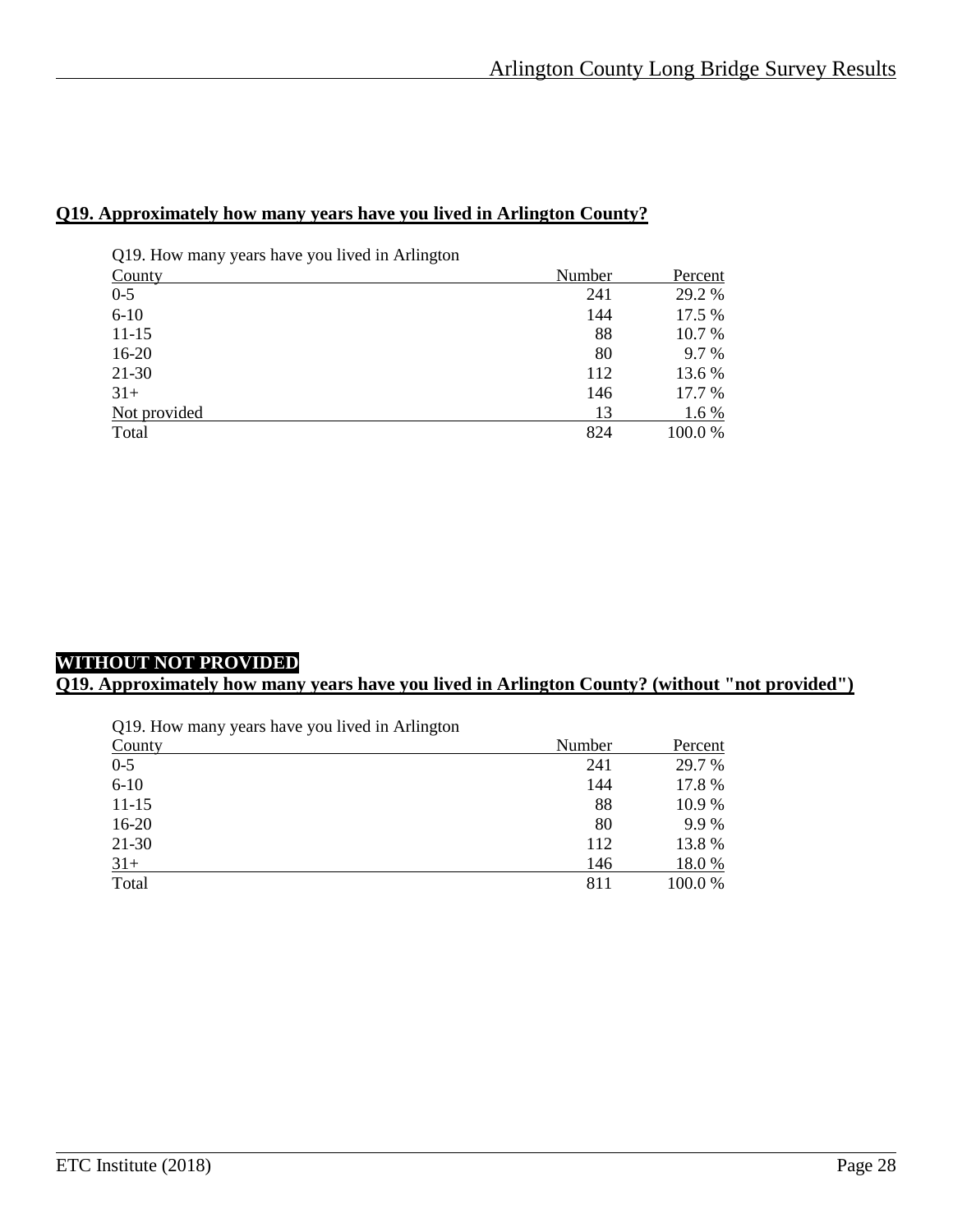#### **Q20. Are you or other members of your household of Hispanic, Latino, or Spanish ancestry?**

| Q20. Are you of Hispanic, Latino, or Spanish |        |         |
|----------------------------------------------|--------|---------|
| ancestry                                     | Number | Percent |
| Yes                                          | 131    | 15.9 %  |
| N <sub>0</sub>                               | 676    | 82.0 %  |
| Not provided                                 |        | 2.1 %   |
| Total                                        | 824    | 100.0 % |

#### **WITHOUT NOT PROVIDED**

#### **Q20. Are you or other members of your household of Hispanic, Latino, or Spanish ancestry? (without "not provided")**

Q20. Are you of Hispanic, Latino, or Spanish

| ancestry | Number | Percent |
|----------|--------|---------|
| Yes      | 131    | 16.2 %  |
| No       | 676    | 83.8%   |
| Total    | 807    | 100.0 % |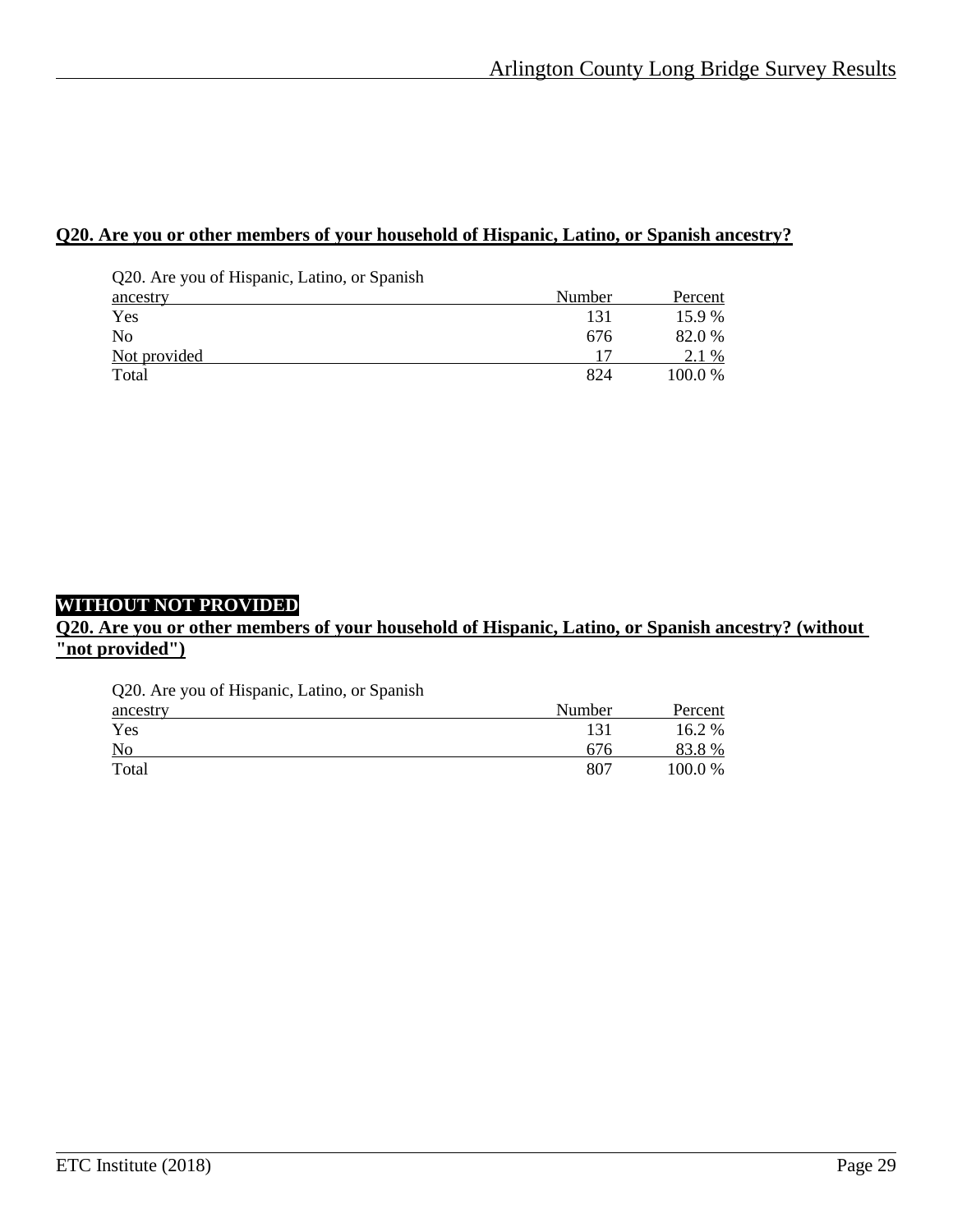## **Q21. Which of the following best describes your race/ethnicity?**

| Q21. Your race/ethnicity | Number | Percent  |
|--------------------------|--------|----------|
| Asian/Pacific Islander   | 87     | 10.6 %   |
| Black/African American   | 88     | $10.7\%$ |
| White/Caucasian          | 651    | 79.0 %   |
| American Indian/Eskimo   | 6      | $0.7\%$  |
| Other                    | 29     | 3.5 %    |
| Total                    | 861    |          |
|                          |        |          |

## **Q21. Other**

| Q21. Other       | Number | Percent |
|------------------|--------|---------|
| American Spanish |        | 3.4 %   |
| Dominican        |        | 3.4 %   |
| Eastern European |        | 3.4 %   |
| Hispanic         | 8      | 27.6 %  |
| Hispanic/Latino  |        | 3.4 %   |
| Israeli          |        | 3.4 %   |
| Latino           | 4      | 13.8 %  |
| Mixed            | 11     | 37.9 %  |
| Russian          |        | 3.4 %   |
| Total            | 29     | 100.0%  |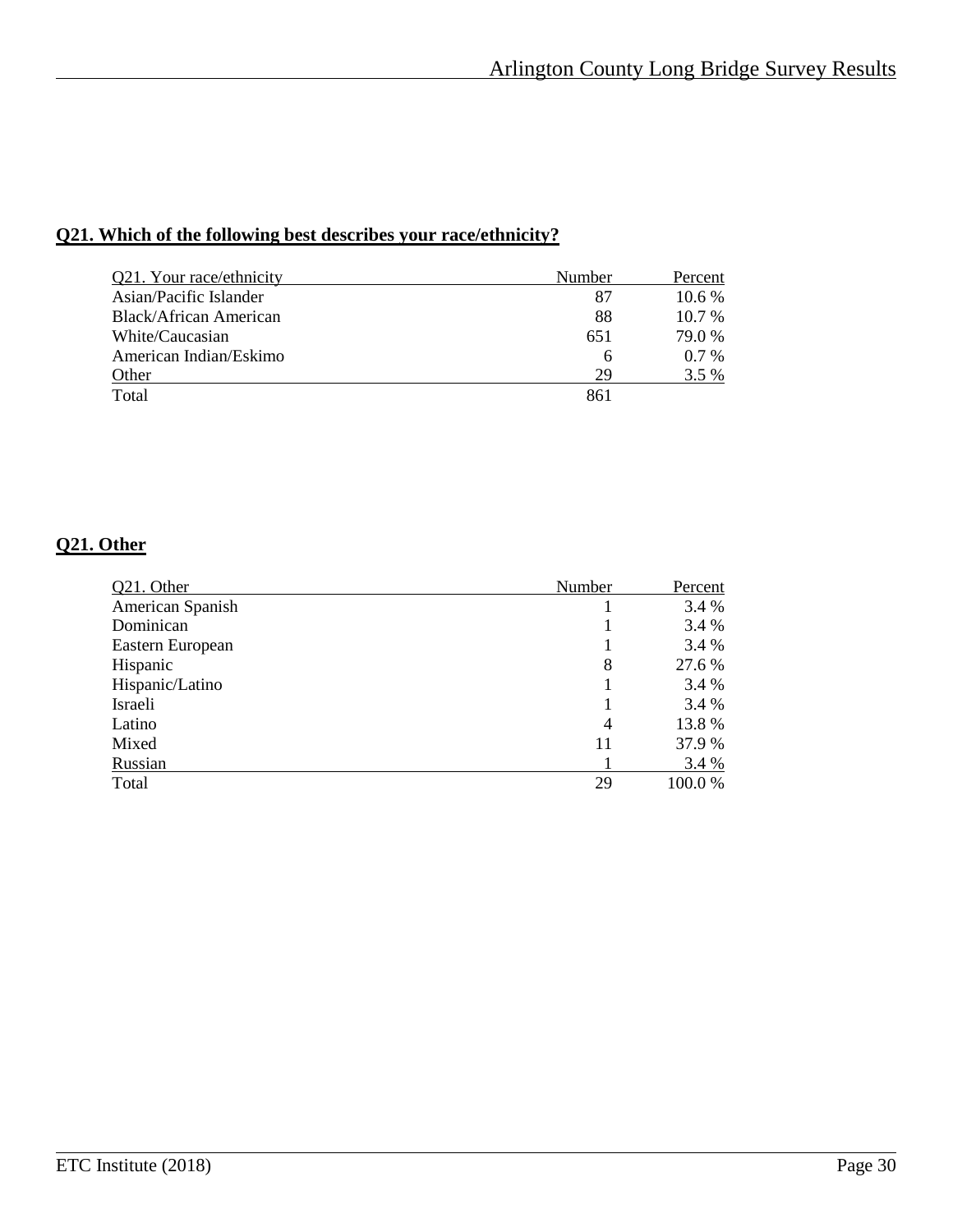## **Q22. Which of the following best describes your home?**

| Q22. What best describes your home | Number | Percent |
|------------------------------------|--------|---------|
| Single-family home                 | 392    | 47.6 %  |
| Townhouse/duplex                   | 101    | 12.3 %  |
| Apartment                          | 191    | 23.2 %  |
| Condominium                        | 125    | 15.2 %  |
| Not provided                       | 15     | 1.8 %   |
| Total                              | 824    | 100.0 % |

## **WITHOUT NOT PROVIDED**

## **Q22. Which of the following best describes your home? (without "not provided")**

| Q22. What best describes your home | Number | Percent |
|------------------------------------|--------|---------|
| Single-family home                 | 392    | 48.5 %  |
| Townhouse/duplex                   | 101    | 12.5 %  |
| Apartment                          | 191    | 23.6 %  |
| Condominium                        | 125    | 15.5 %  |
| Total                              | 809    | 100.0 % |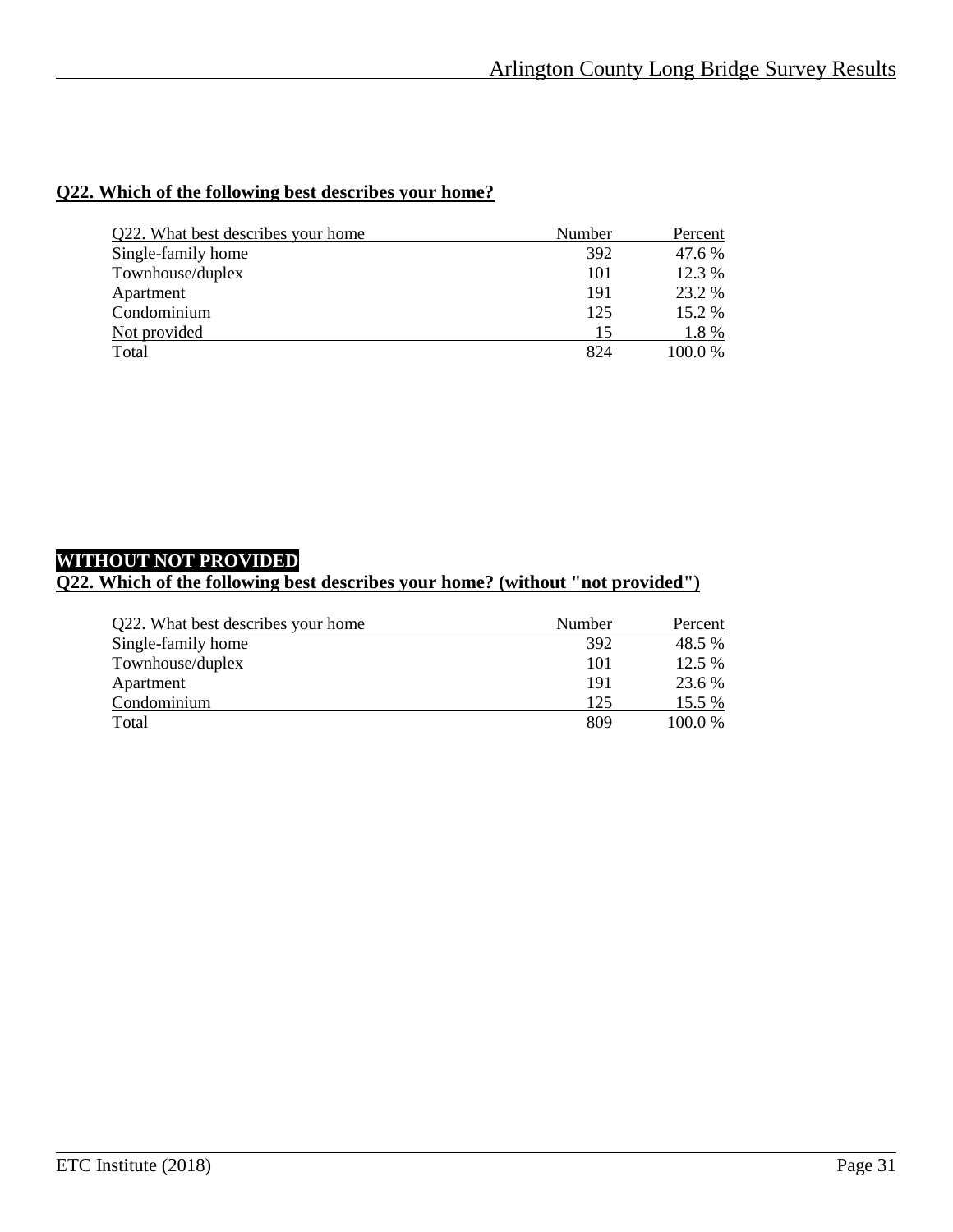## **Q23. Would you say your total annual household income is...**

| Q23. Your total annual household income | Number | Percent  |
|-----------------------------------------|--------|----------|
| Under \$35K                             | 21     | 2.5 %    |
| \$35K-\$79,999                          | 88     | $10.7\%$ |
| \$80K-\$149,999                         | 250    | 30.3 %   |
| \$150K-\$249,999                        | 218    | 26.5 %   |
| $$250K+$                                | 159    | 19.3 %   |
| Not provided                            | 88     | 10.7 %   |
| Total                                   | 824    | 100.0%   |

## **WITHOUT NOT PROVIDED**

#### **Q23. Would you say your total annual household income is... (without "not provided")**

| Q23. Your total annual household income | Number | Percent |
|-----------------------------------------|--------|---------|
| Under \$35K                             | 21     | 2.9 %   |
| \$35K-\$79,999                          | 88     | 12.0 %  |
| \$80K-\$149,999                         | 250    | 34.0 %  |
| \$150K-\$249,999                        | 218    | 29.6 %  |
| $$250K+$                                | 159    | 21.6 %  |
| Total                                   | 736    | 100.0 % |